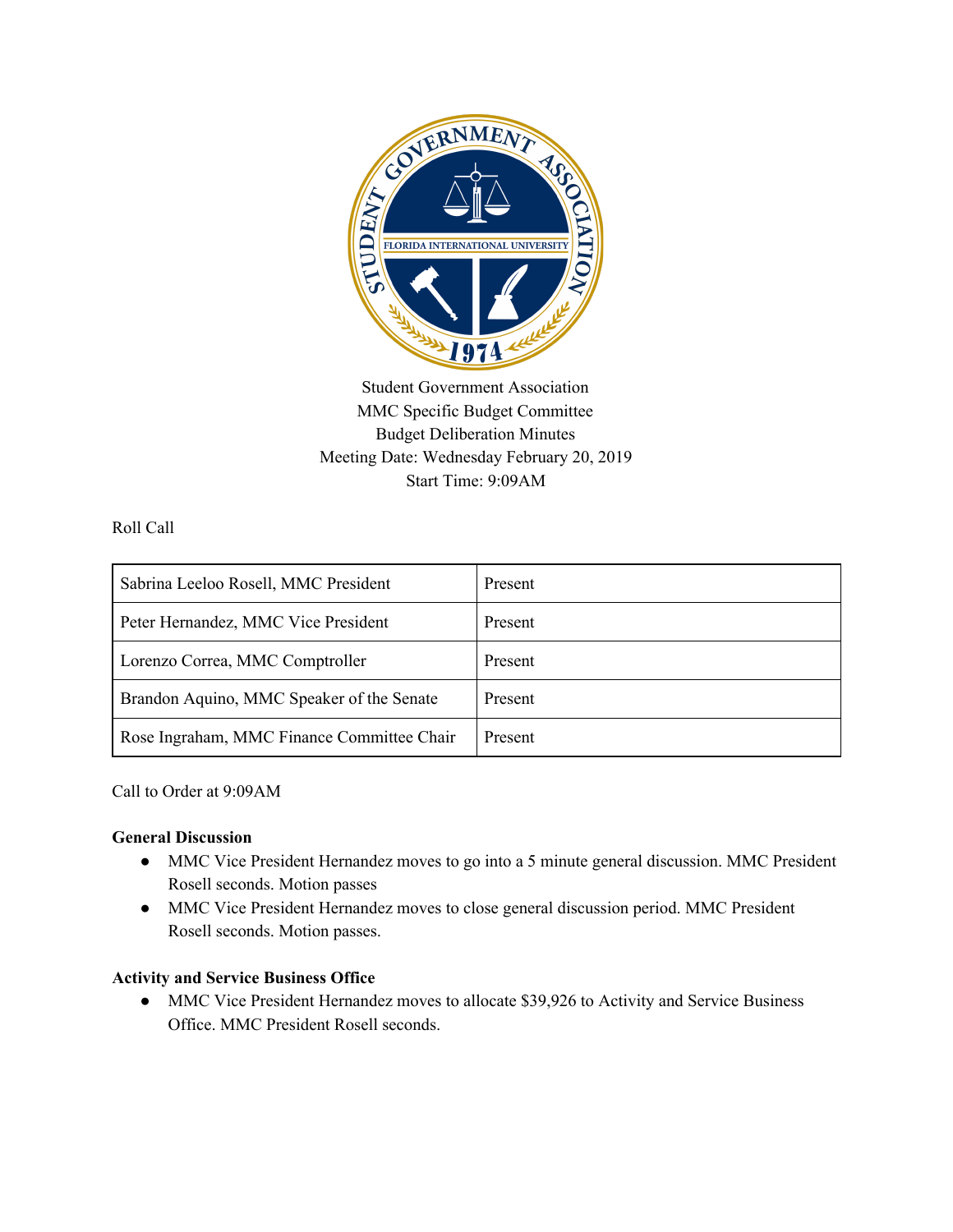MMC President Rosell - Yay MMC Vice President Hernandez - Yay MMC Comptroller Correa - Yay MMC Speaker of the Senate Aquino - Yay MMC Finance Committee Chair Ingraham - Yay

Motion passes with 5-0-0; \$39,926 allocated to Activity and Service Business Office

#### **Student Programming Council**

- MMC Vice President Hernandez moves to go into a 5 minute discussion period on Student Programming Council. MMC President Rosell seconds. Motion passes.
- MMC President Rosell moves to close discussion period. MMC Speaker of the Senate Aquino seconds. Motion passes.
- MMC Vice President Hernandez moves to allocate \$559,395 to Student Programming Council. MMC Speaker of the Senate Aquino seconds.

Roll Call Vote

MMC President Rosell - Yay MMC Vice President Hernandez - Yay MMC Comptroller Correa - Yay MMC Speaker of the Senate Aquino - Yay MMC Finance Committee Chair Ingraham - Yay

Motion passes with 5-0-0; \$559,395 allocated to Student Programming Council.

• MMC President Rosell moves to allocate \$5,275 to Student Programming Council online ask. MMC Speaker of the Senate Aquino seconds.

Roll Call Vote

MMC President Rosell - Yay MMC Vice President Hernandez - Yay MMC Comptroller Correa - Yay MMC Speaker of the Senate Aquino - Yay MMC Finance Committee Chair Ingraham - Yay

Motion passes with 5-0-0; \$5,275 allocated to Student Programming Council online ask.

## **Children's Creative Learning Center**

- MMC Speaker of the Senate Aquino moves to go into a 5 minute discussion period on Children's Creative Learning Center. MMC Vice President Hernandez seconds. Motion passes.
- MMC President Rosell moves to close discussion period. MMC Speaker of the Senate Aquino seconds. Motion passes.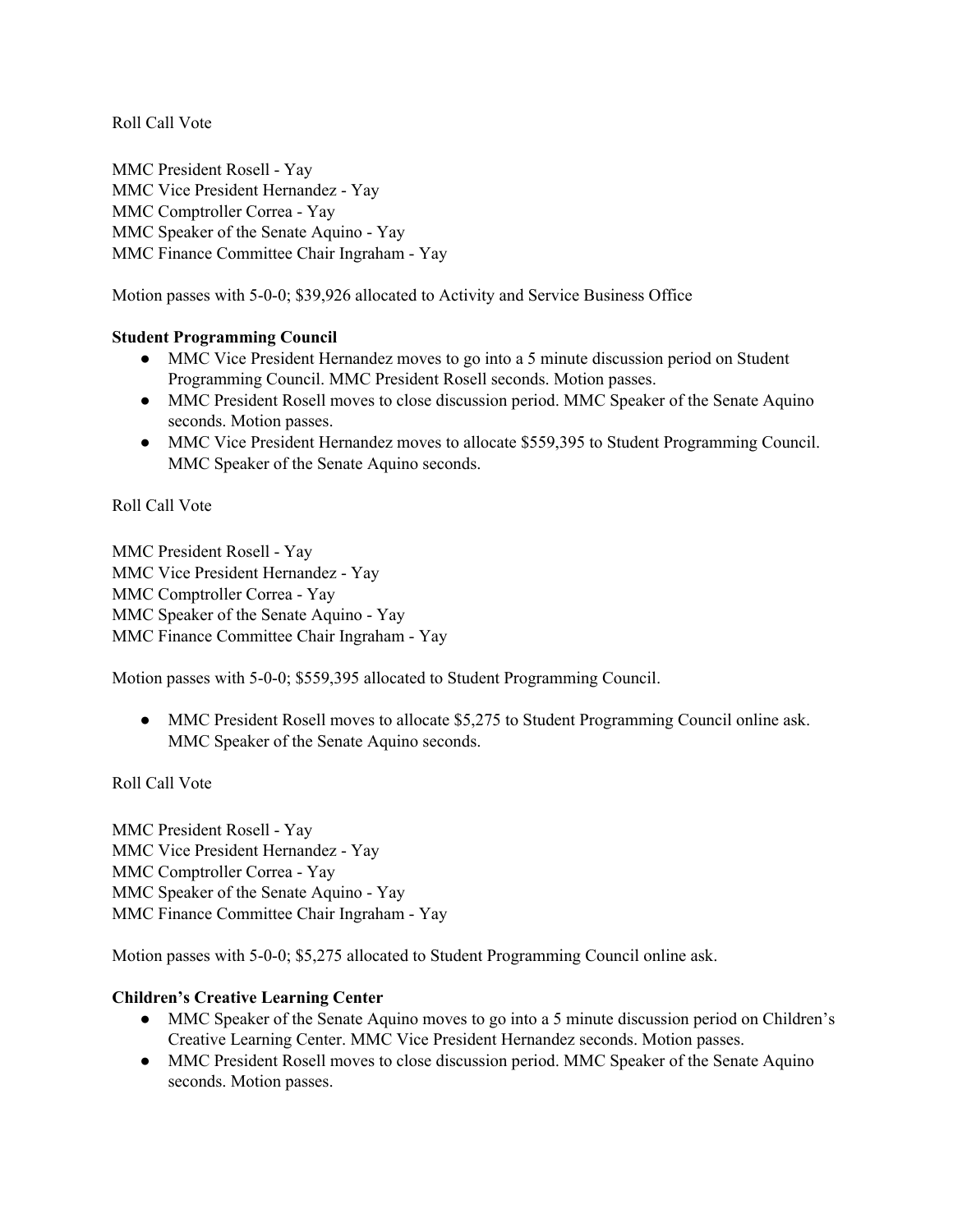• MMC Vice President Hernandez moves to include shared services in all of the allocated amounts. MMC Speaker of the Senate Aquino seconds.

Roll Call Vote

MMC President Rosell - Yay MMC Vice President Hernandez - Yay MMC Comptroller Correa - Yay MMC Speaker of the Senate Aquino - Yay MMC Finance Committee Chair Ingraham - Yay

Motion passes with 5-0-0; Shared services included in all of the allocated amounts.

MMC Speaker of the Senate Aquino moves to allocate \$88,071 to Children's Creative Learning Center. MMC Vice President Hernandez seconds.

Roll Call Vote

MMC President Rosell - Yay MMC Vice President Hernandez - Yay MMC Comptroller Correa - Yay MMC Speaker of the Senate Aquino - Yay MMC Finance Committee Chair Ingraham - Yay

Motion passes with 5-0-0; \$88,071 allocated to Children's Creative Learning Center.

#### **Engineering Campus Council**

• MMC Vice President Hernandez moves to allocate \$0 to Engineering Campus Council. MMC President Rosell seconds.

Roll Call Vote

MMC President Rosell - Yay MMC Vice President Hernandez - Yay MMC Comptroller Correa - Yay MMC Speaker of the Senate Aquino - Yay MMC Finance Committee Chair Ingraham - Yay

Motion passes with 5-0-0; \$0 allocated to Engineering Campus Council.

- Discussion on sending a memo to Engineering Campus Council with reasoning on why \$0 was allocated and the agreement made with SGA, SPC and Engineering Campus Council.
- MMC Finance Committee Chair Ingraham moves to proviso Student Programming Council with language that states Student Programming Council must hold at least 12 Student Programming Council events at the Engineering Center. MMC Speaker of the Senate Aquino seconds. Motion passes.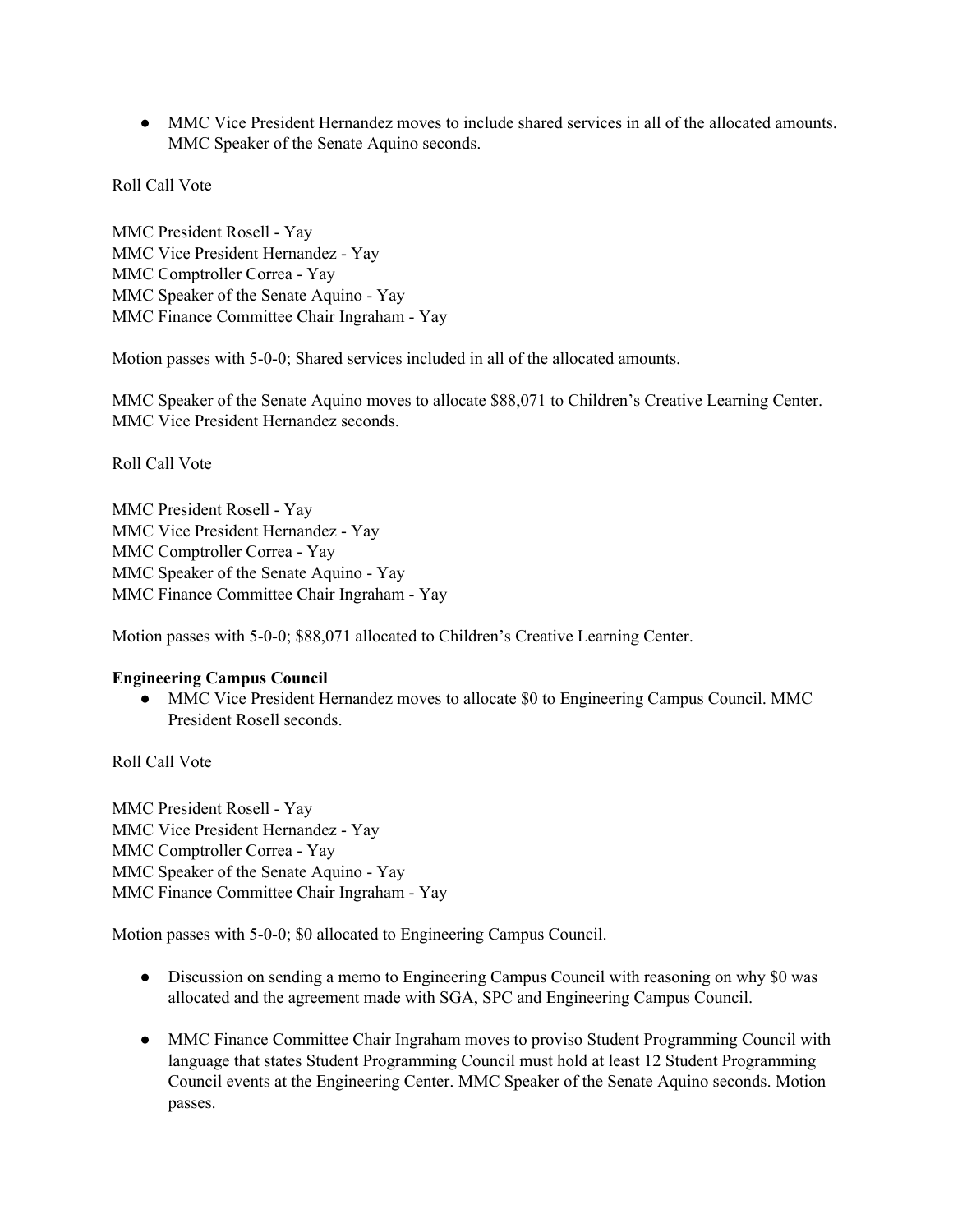MMC President Rosell - Yay MMC Vice President Hernandez - Yay MMC Comptroller Correa - Yay MMC Speaker of the Senate Aquino - Yay MMC Finance Committee Chair Ingraham - Yay

Motion passes with 5-0-0; Proviso added

#### **Council for Student Organizations**

• MMC President Rosell moves to go into a 5 minute discussion period on Council of Student Organizations. MMC Finance Committee Chair Ingraham seconds. Motion passes.

#### **Medical Student Council**

- MMC Vice President Hernandez moves to go into a 5 minute discussion on Medical Student Council. MMC Speaker of the Senate Aquino seconds. Motion passes.
- MMC Speaker of the Senate Aquino moves to close discussion period. MMC President Rosell seconds. Motion passes.
- MMC Vice President Hernandez moves to allocate \$85,947 to Medical Student Council. MMC President Rosell seconds.

#### Roll Call Vote

MMC President Rosell - Yay MMC Vice President Hernandez - Yay MMC Comptroller Correa - Yay MMC Speaker of the Senate Aquino - Yay MMC Finance Committee Chair Ingraham - Yay

Motion passes with 5-0-0; \$85,947 allocated to Medical Student Council

#### **Student Bar Association**

- MMC Vice President Hernandez moves to go into a 5 minute discussion period on Student Bar Association. MMC Speaker of the Senate Aquino seconds. Motion passes.
- MMC President Rosell moves to close discussion period. MMC Speaker of the Senate Aquino seconds. Motion passes.
- MMC Vice President Hernandez moves to allocate \$66,782 to Student Bar Association. MMC Speaker of the Senate Aquino seconds.

Roll Call Vote

MMC President Rosell - Yay MMC Vice President Hernandez - Yay MMC Comptroller Correa - Yay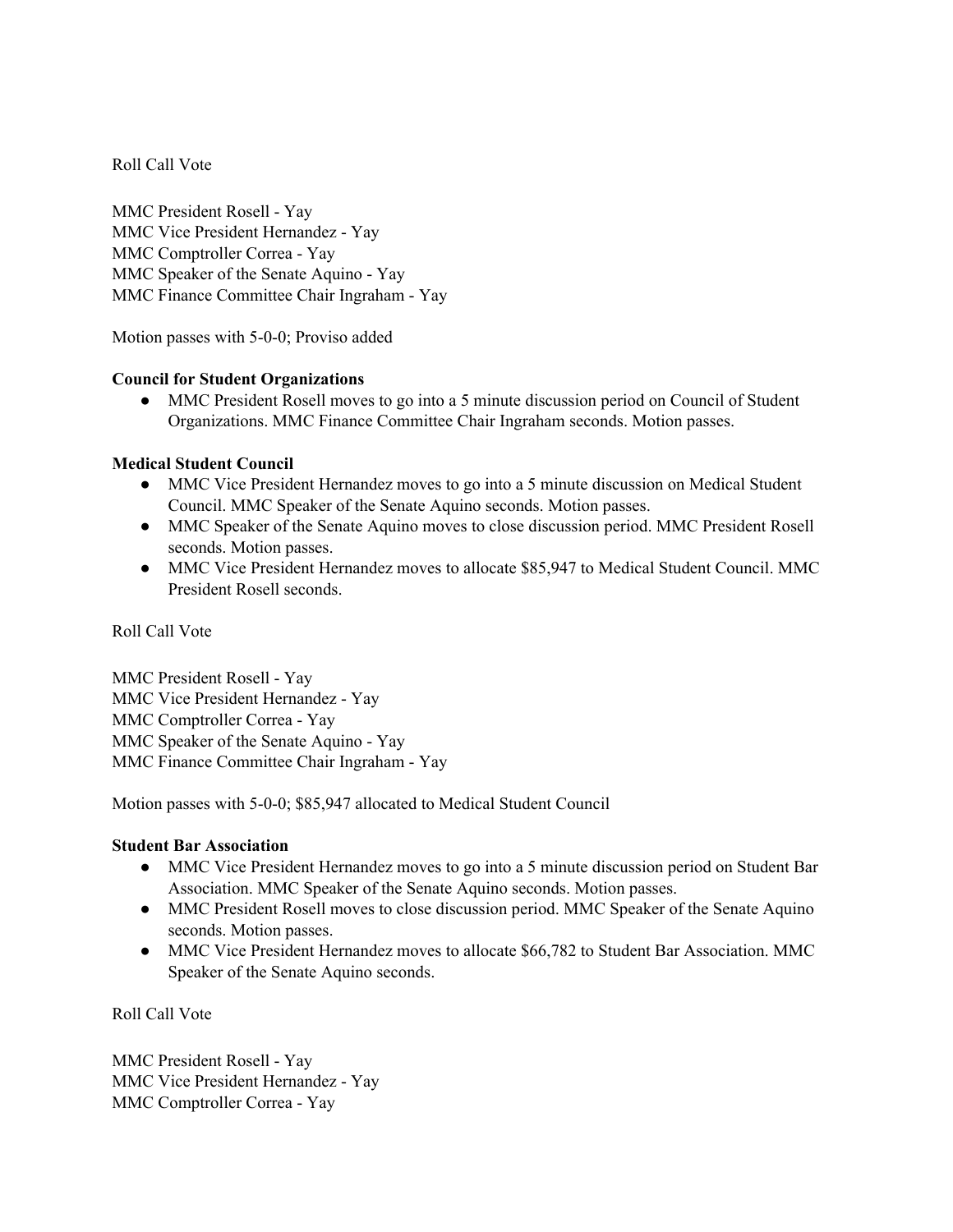MMC Speaker of the Senate Aquino - Yay MMC Finance Committee Chair Ingraham - Yay

Motion passes with 5-0-0; \$66,782 allocated to Student Bar Association

## **Panthers Around the World**

- MMC Vice President Hernandez moves to go into a 5 minute discussion period on Panthers Around the World. MMC President Rosell seconds. Motion passes.
- MMC Vice President Hernandez moves to close discussion period. MMC President Rosell seconds. Motion passes.
- MMC Vice President Hernandez moves to allocate \$0 to Panthers Around the World Office of Study Abroad. MMC Finance Committee Chair Ingraham seconds.

Roll Call Vote

MMC President Rosell - Yay MMC Vice President Hernandez - Yay MMC Comptroller Correa - Yay MMC Speaker of the Senate Aquino - Yay MMC Finance Committee Chair Ingraham - Yay

Motion passes with 5-0-0; \$0 allocated to Panthers Around the World Office of Study Abroad.

# **Panther for Recovery**

- MMC Speaker of the Senate Aquino moves to go into a 3 minute discussion period on Panther for Recovery. MMC President Rosell seconds. Motion passes.
- MMC Finance Committee Chair Ingraham moves to extend discussion period by 5 minutes. MMC Speaker of the Senate Aquino seconds. Motion passes.
- MMC Finance Committee Chair Ingraham moves to close discussion period. MMC President Rosell seconds. Motion passes.
- MMC Finance Committee Chair Ingraham moves to allocate \$0 for Panther for Recovery. MMC Speaker of the Senate Aquino seconds.

Roll Call Vote

MMC President Rosell - Nay MMC Vice President Hernandez - Nay MMC Comptroller Correa - Nay MMC Speaker of the Senate Aquino - Nay MMC Finance Committee Chair Ingraham - Yay

Motion fails with 1-4-0

- MMC President Rosell moves to go into a 10 minute discussion period. MMC Speaker of the Senate Aquino seconds. Motion passes
- MMC President Rosell moves to close discussion period. MMC Speaker of the Senate Aquino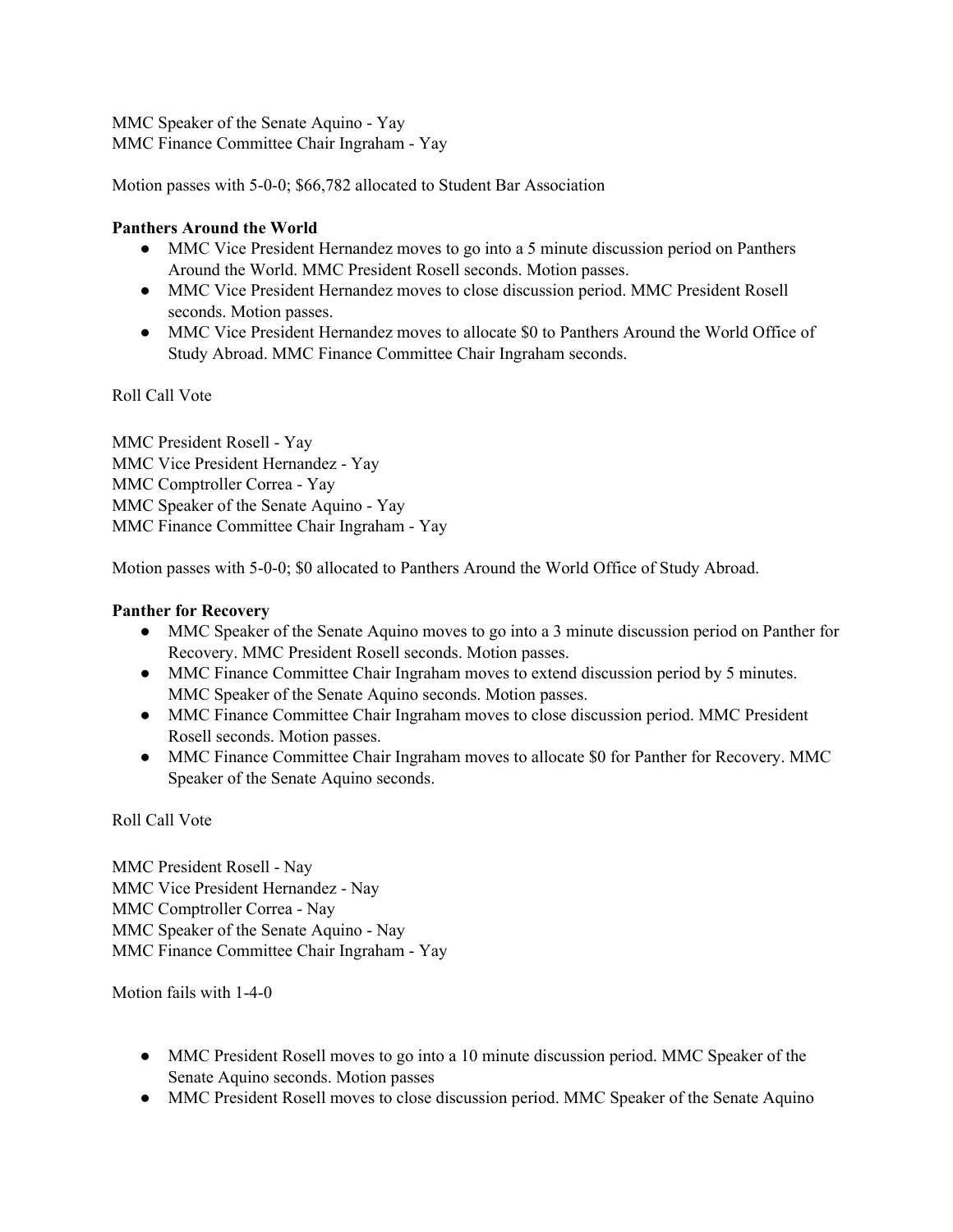seconds. Motion passes.

- MMC Speaker of the Senate Aquino moves to withdraw the vote on the allocation of \$0 for Panther for Recovery. MMC Vice President Hernandez seconds. Motion passes.
- MMC Finance Committee Chair Ingraham move to allocate \$0 to Panther for Recovery. MMC Speaker of the Senate Aquino seconds.

### Roll Call Vote

MMC President Rosell - Yay MMC Vice President Hernandez - Yay MMC Comptroller Correa - Yay MMC Speaker of the Senate Aquino - Yay MMC Finance Committee Chair Ingraham - Yay

Motion passes with 5-0-0; \$0 allocated to Panther for Recovery

#### **Multifaith Council**

- MMC Vice President Hernandez moves to go into a 5 minute discussion on Multifaith Council. MMC President Rosell seconds. Motion passes.
- MMC President Rosell moves to close discussion period. MMC Speaker of the Senate Aquino seconds. Motion passes.
- MMC President Rosell moves to allocate \$7,615 to Multifaith Council. MMC Speaker of the Senate Aquino seconds.

## Roll Call Vote

MMC President Rosell - Yay MMC Vice President Hernandez - Nay MMC Comptroller Correa - Yay MMC Speaker of the Senate Aquino - Yay MMC Finance Committee Chair Ingraham - Nay

Motion fails 3-2-0

- MMC Finance Committee Chair Ingraham moves to go into a 5 minute discussion period. MMC President Rosell seconds. Motion passes.
- MMC President Rosell moves to extend discussion period by 5 minutes. MMC Speaker of the Senate Aquino seconds. Motion passes.

Point of personal privilege for MMC President Rosell at 10:15PM returned at 10:17PM

• MMC Vice President Hernandez moves to allocate \$5,000 to Multifaith Council. MMC Finance Committee Chair Ingraham seconds.

Roll Call Vote

MMC Vice President Hernandez - Yay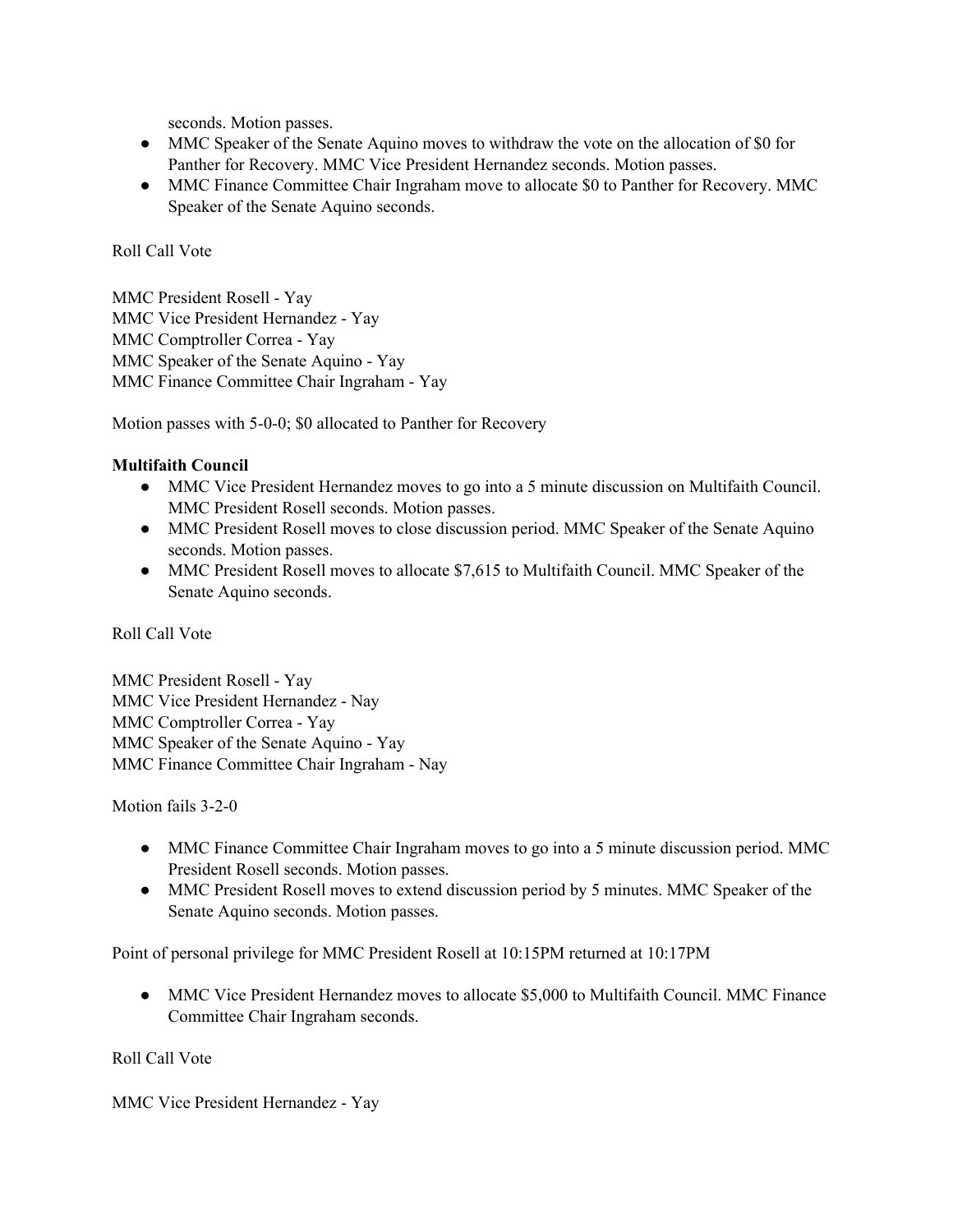MMC Comptroller Correa - Nay MMC Speaker of the Senate Aquino - Nay MMC Finance Committee Chair Ingraham - Yay

Motion fails 2-2-0

- MMC Vice President Hernandez moves to go into a 5 minute discussion period. MMC Finance Committee Chair Ingraham seconds. Motion passes.
- MMC President Rosell moves to close discussion period. MMC Vice President Hernandez seconds. Motion passes.
- MMC Speaker of the Senate Aquino moves to withdraw the vote on the allocation of \$5,000 to Multifaith Council. MMC President Rosell seconds. Motion passes.
- MMC President Rosell moves to allocate \$5,000 to Multifaith Council. MMC Vice President Hernandez seconds.

#### Roll Call Vote

MMC President Rosell - Yay MMC Vice President Hernandez - Yay MMC Comptroller Correa - Yay MMC Speaker of the Senate Aquino - Yay MMC Finance Committee Chair Ingraham - Yay

Motion passes with 5-0-0; \$5,000 allocated to Multifaith Council.

#### **Discussion on adding proviso language**

- **●** MMC Vice President Hernandez moves to proviso Panthers Around the World in the language that states the we encourage them to seek funding through Council for Student Organizations. MMC President Rosell seconds. Motion passes.
- MMC President Rosell moves to proviso Panther for Recovery in the language states the we encourage them to seek funding through Council for Student Organizations. MMC Speaker of the Senate Aquino. Motion passes.

## **Residence Hall Association**

- MMC Vice President Hernandez moves to go into a 5 minute discussion period on Residence Hall Association. MMC President Rosell seconds. Motion passes.
- MMC President Rosell moves to close discussion period. MMC Vice President Hernandez seconds. Motion passes.
- MMC Vice President Hernandez moves to allocate \$60,000 to Residence Hall Association. MMC President Rosell seconds.

Roll Call Vote

MMC President Rosell - Yay MMC Vice President Hernandez - Yay MMC Comptroller Correa - Yay MMC Speaker of the Senate Aquino - Yay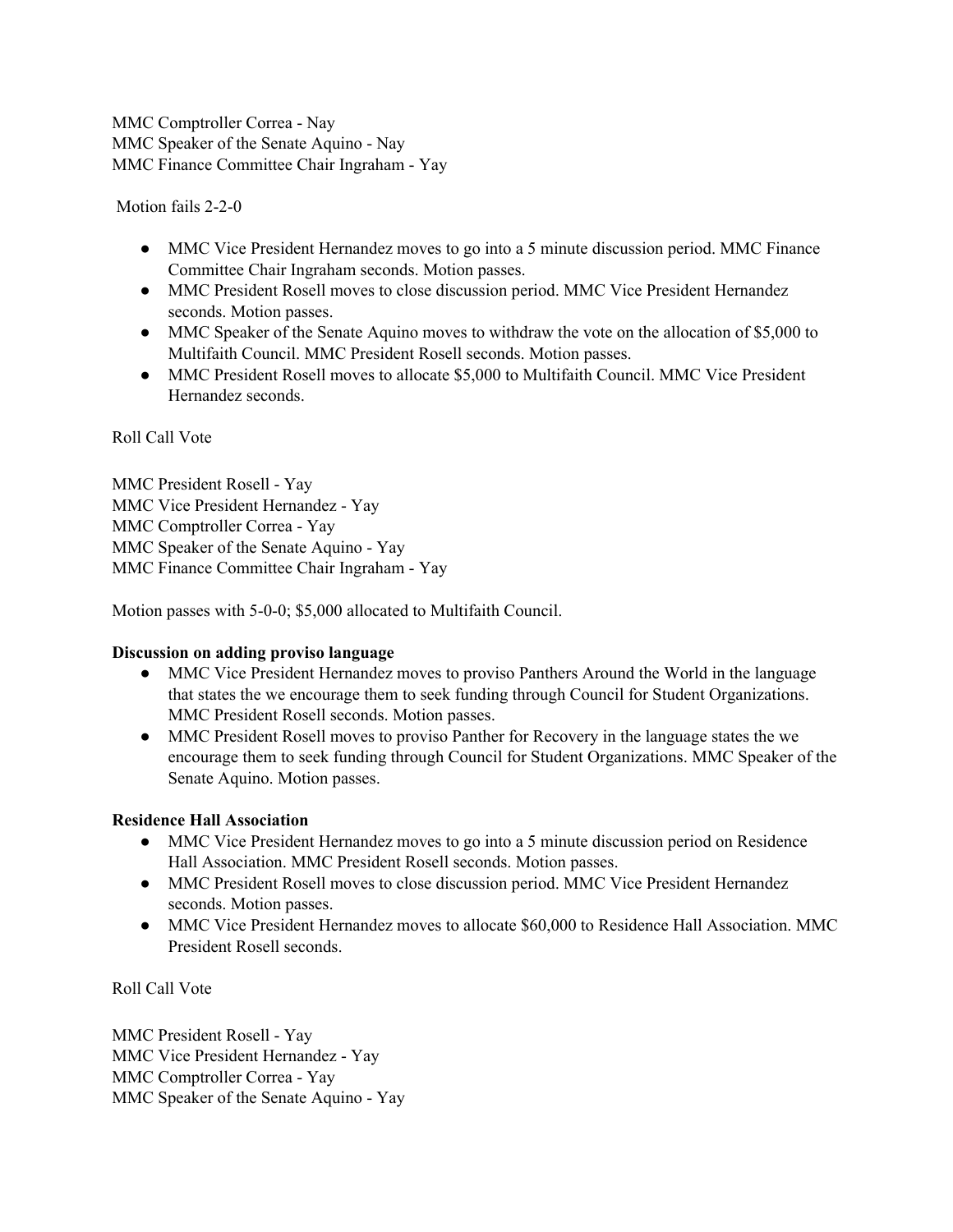MMC Finance Committee Chair Ingraham - Nay

Motion passes with 4-1-0; \$60,000 allocated to Residence Hall Association

## **Model United Nations**

- MMC President Rosell moves to go into a 10 minute discussion period on Model United Nations. MMC Speaker of the Senate Aquino seconds. Motion passes.
- MMC President Rosell moves to extend discussion period by 5 minutes. MMC Speaker of the Senate Aquino seconds. Motion passes.
- MMC Vice President Hernandez moves to end discussion period. MMC President Rosell seconds. Motion passes.
- MMC Vice President Hernandez moves to allocate \$135,000 to Model United Nations. MMC President Rosell seconds.

Roll Call Vote

MMC President Rosell - Yay MMC Vice President Hernandez - Yay MMC Comptroller Correa - Yay MMC Speaker of the Senate Aquino - Yay MMC Finance Committee Chair Ingraham - Nay

Motion passes with 4-1-0; \$135,000 allocated to Model United Nations.

- MMC Vice President Hernandez moves to add proviso in the language that reads: The SGA logo must be included in all forms of communication and marketing. That Model United Nations is supposed to report to Senate the Monday following every competition. That SGA be recognized in the official Model United Nation website and that we encourage the academic unit to financially support this group. MMC President Rosell seconds. Motion passes.
- MMC Finance Committee Chair Ingraham moves to have a 5 minute recess. MMC Vice President Hernandez seconds. Motion passes.

## **Council for Student Organizations (Continued)**

- MMC Vice President Hernandez moves to go into a 5 minute discussion period on Council for Student Organizations. MMC Speaker of the Senate Aquino seconds. Motion passes.
- MMC Vice President Hernandez moves to close discussion period. MMC President Rosell seconds. Motion passes.
- MMC Vice President Hernandez moves to allocate \$415,000 to Council for Student Organizations. MMC President Rosell seconds.

Roll Call Vote

MMC President Rosell - Yay MMC Vice President Hernandez - Yay MMC Comptroller Correa - Yay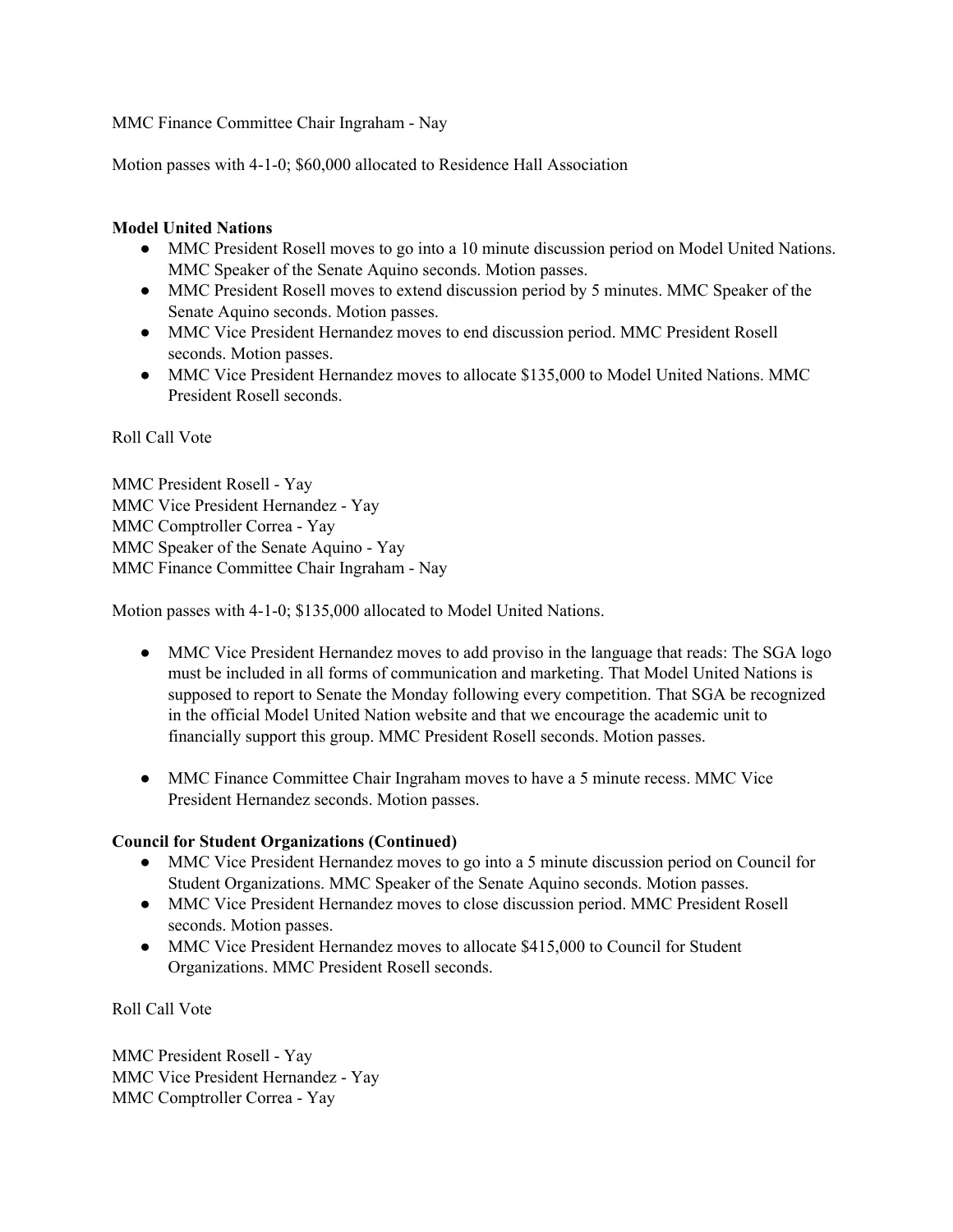MMC Speaker of the Senate Aquino - Yay MMC Finance Committee Chair Ingraham - Yay

Motion passes with 5-0-0; \$415,000 allocated to Council for Student Organizations.

- MMC President Rosell moves to go into a 5 minute discussion period on Residence Hall Association. MMC Vice President Hernandez seconds. Motion passes.
- MMC President Rosell moves to close discussion period. MMC Speaker of the Senate Aquino seconds. Motion passes.
- MMC President Rosell moves to go into a 5 minute discussion period on Council for Student Organizations online request. MMC Vice President Hernandez seconds. Motion passes.
- MMC President Rosell moves to close discussion period. MMC Speaker of the Senate Aquino seconds. Motion passes
	- Waiting on hearing back from Council for Student Organization to decide on the online request.
- MMC President Rosell moves to go into a 5 minute discussion period for Residence Hall Association. MMC Speaker of the Senate Aquino seconds. Motion passes.
- MMC President Rosell moves to close discussion period. MMC Speaker of the Senate Aquino seconds. Motion passes.
	- Waiting on Residence Hall Association response as to why their Spring event was cancelled.

# **Fraternity and Sorority Life**

- MMC Vice President Hernandez moves to go into a 10 minute discussion period on Fraternity and Sorority Life. MMC President Rosell seconds. Motion passes.
- MMC Vice President Hernandez moves to extend discussion period by 10 minutes. MMC Speaker of the Senate Aquino seconds. Motion passes.
- MMC Speaker of the Senate Aquino moves to extend discussion period by 10 minutes. MMC Finance Committee Chair Ingraham seconds. Motion passes.
- MMC President Rosell moves to extend discussion period by 5 minutes. MMC Finance Committee Chair Ingraham seconds. Motion passes.
- MMC President Rosell moves to close discussion period. MMC Speaker of the Senate Aquino seconds. Motion passes.
- MMC President Rosell moves to allocate \$115,000 to Fraternity and Sorority Life. MMC Finance Committee Chair Ingraham second.

● Roll Call Vote

MMC President Rosell - Yay MMC Vice President Hernandez - Yay MMC Comptroller Correa - Yay MMC Speaker of the Senate Aquino - Yay MMC Finance Committee Chair Ingraham - Yay

Motion passes with 5-0-0; \$115,000 allocated to Fraternity and Sorority Life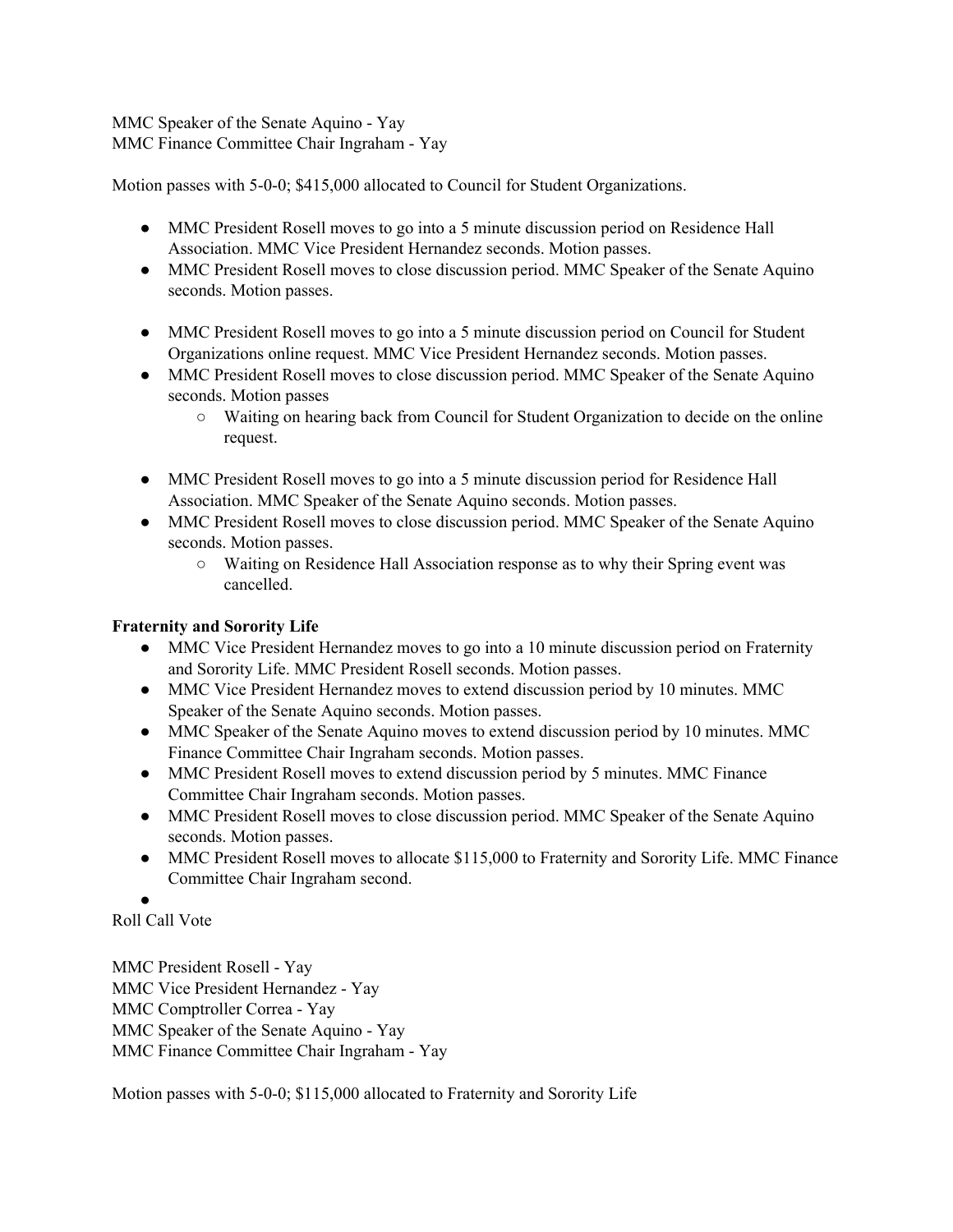• MMC Finance Committee Chair Ingraham moves to go into a 20 minute recess for lunch. MMC President Rosell seconds. Motion passes.

# **Fraternity and Sorority Life (Continued)**

- MMC President Rosell moves to go into a 5 minute discussion period on Fraternity and Sorority Life. MMC Vice President Hernandez seconds. Motion passes.
- MMC President Rosell moves to close discussion period. MMC Vice President Hernandez seconds. Motion passes.
- MMC President Rosell moves to withdraw the vote on the allocation of \$115,00 to Fraternity and Sorority Life. MMC Speaker of the Senate Aquino seconds.

Roll Call Vote

MMC President Rosell - Yay MMC Vice President Hernandez - Yay MMC Comptroller Correa - Yay MMC Speaker of the Senate Aquino - Yay MMC Finance Committee Chair Ingraham - Yay

Motion passes with 5-0-0; The vote on the allocation of \$115,00 to Fraternity and Sorority Life was withdrawn.

• MMC President Rosell moves to allocate \$150,000 to Fraternity and Sorority Life. MMC Finance Committee Chair Ingraham seconds.

Roll Call Vote

MMC President Rosell - Yay MMC Vice President Hernandez - Yay MMC Comptroller Correa - Yay MMC Speaker of the Senate Aquino - Yay MMC Finance Committee Chair Ingraham - Yay

Motion passes with 5-0-0; \$150,000 allocated to Fraternity and Sorority Life

## **SGA Main Office**

- MMC President Rosell moves to go into a 5 minute discussion period on SGA Main Office. MMC Vice President Hernandez seconds. Motion passes.
- MMC Vice President Hernandez moves to close discussion period. MMC President Rosell seconds. Motion passes.
- MMC Vice President Hernandez moves to allocate \$115,000 to SGA Main Office. MMC President Rosell seconds.

Roll Call Vote

MMC President Rosell - Yay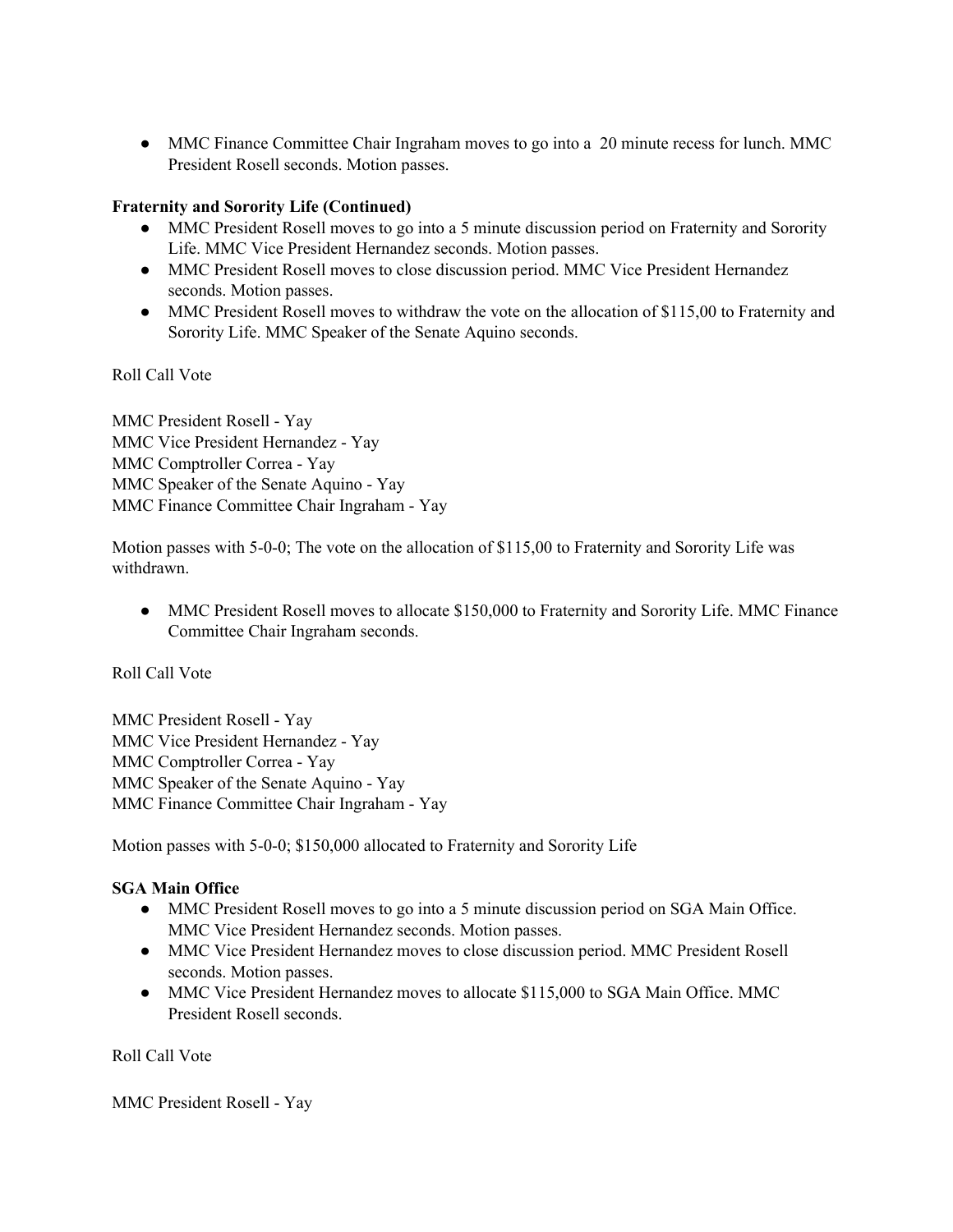MMC Vice President Hernandez - Yay MMC Comptroller Correa - Yay MMC Speaker of the Senate Aquino - Yay MMC Finance Committee Chair Ingraham - Yay

Motion passes with 5-0-0; \$115,000 allocated to SGA Main Office

### **General Discussion**

- MMC Vice President Hernandez moves to go into general discussion period for 5 minutes. MMC Speaker of the Senate Aquino seconds. Motion passes.
- MMC Vice President Hernandez moves to close general discussion period. MMC President Rosell seconds. Motion passes.

## **SGC MMC**

- MMC Vice President Hernandez moves to go into a 10 minute discussion period on SGC MMC. MMC President Rosell seconds. Motion passes.
- MMC President Rosell moves to extend discussion period by 20 minutes. MMC Finance Committee Chair Ingraham seconds. Motion passes.
- MMC President Rosell moves to extend discussion period by 30 minutes. MMC Finance Committee Chair Ingraham seconds. Motion passes.
- MMC Vice President Hernandez moves to close discussion period. MMC Finance Committee Chair Ingraham seconds. Motion passes.

#### **Campus Life (BASE)**

• MMC Vice President Hernandez moves to allocate \$0 DC Fly-In special request. MMC Finance Committee Chair Ingraham seconds.

Roll Call Vote

MMC President Rosell - Yay MMC Vice President Hernandez - Yay MMC Comptroller Correa - Yay MMC Speaker of the Senate Aquino - Yay MMC Finance Committee Chair Ingraham - Yay

Motion passes with 5-0-0; \$0 allocated to DC Fly-In special request.

#### **Student Programming Council Discussion**

- MMC Finance Committee Chair Ingraham moves to go into a 5 minute discussion period on Student Programming Council. MMC Speaker of the Senate Aquino seconds. Motion passes.
- MMC Finance Committee Chair Ingraham moves to close discussion period. MMC Speaker of the Senate Aquino seconds. Motion passes.

#### **General Discussion**

- MMC Finance Committee Chair Ingraham moves to go into a 10 minute general discussion period. MMC Speaker of the Senate Aquino seconds. Motion passes.
- MMC Vice President Hernandez moves to close discussion period. MMC Speaker of the Senate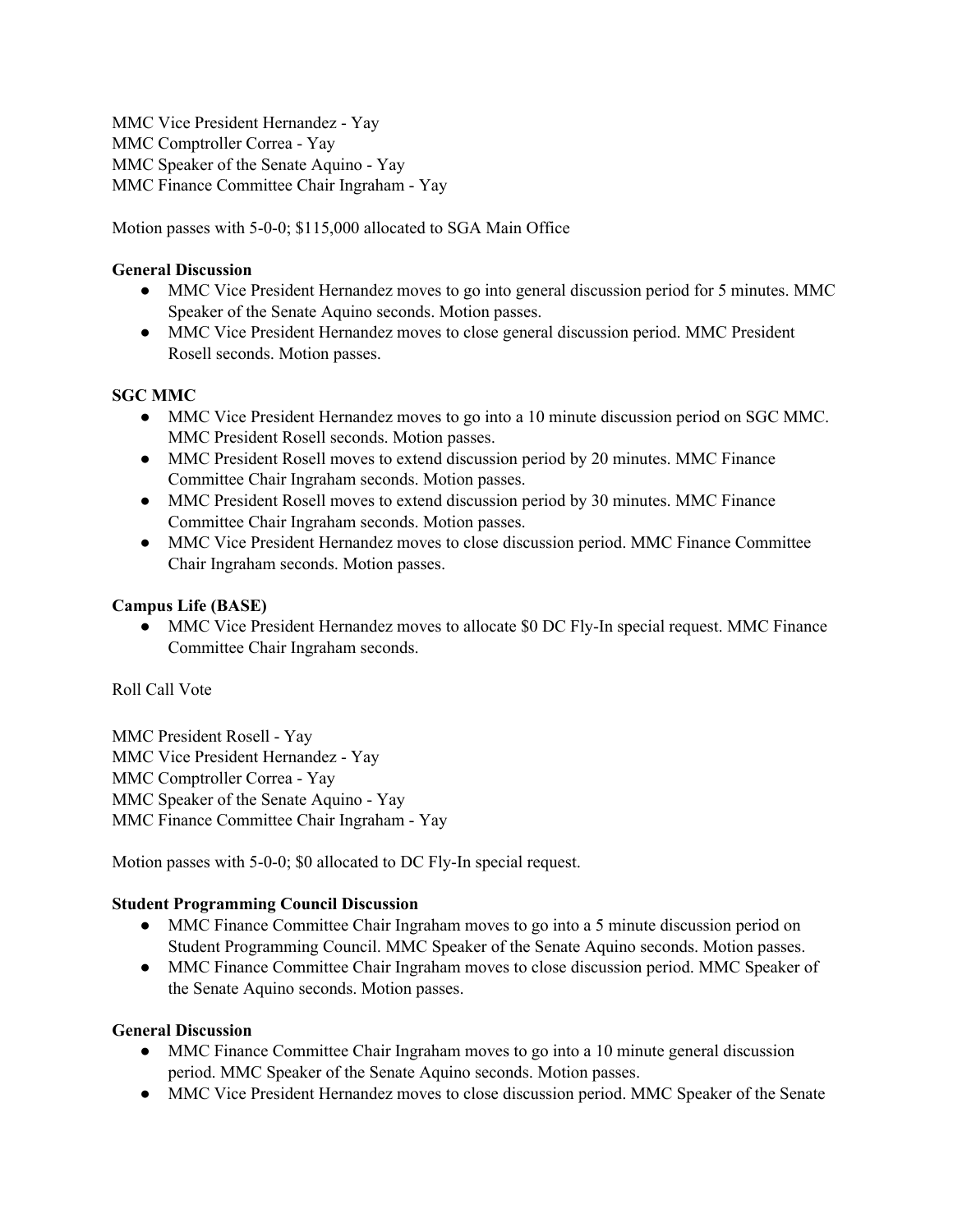Aquino seconds. Motion passes.

#### **Model United Nations (Continued)**

• MMC Vice President Hernandez moves to withdraw the vote on the allocation of \$135,000 from Model United Nations. MMC Finance Committee Chair Ingraham seconds.

Roll Call Vote

MMC President Rosell - Yay MMC Vice President Hernandez - Yay MMC Comptroller Correa - Yay MMC Speaker of the Senate Aquino - Yay MMC Finance Committee Chair Ingraham - Yay

Motion passes with 5-0-0; The vote on the allocation of \$135,00 to Model United Nations was withdrawn.

• MMC Vice President Hernandez moves to allocate \$120,000 to Model United Nations. MMC Speaker of the Senate Aquino seconds. Motion passes.

Roll Call Vote

MMC President Rosell - Nay MMC Vice President Hernandez - Yay MMC Comptroller Correa - Yay MMC Speaker of the Senate Aquino - Yay MMC Finance Committee Chair Ingraham - Yay

Motion passes with 4-1-0; \$120,000 allocated to Model United Nations.

## **SGC MMC voting (recording 15)**

• MMC Vice President Hernandez moves to allocate \$6,000 to SGC MMC Discretionary President/ Vice President/ Comptroller. MMC Finance Committee Chair Ingraham seconds.

Roll Call Vote

MMC Vice President Hernandez - Yay MMC Comptroller Correa - Yay MMC Speaker of the Senate Aquino - Yay MMC Finance Committee Chair Ingraham - Yay

Motion passes with 4-0-0; \$6,000 allocated to SGC MMC Discretionary President/ Vice President/ Comptroller

• MMC Vice President Hernandez moves to allocate \$14,000 to SGC MMC Contingency. MMC President Rosell seconds.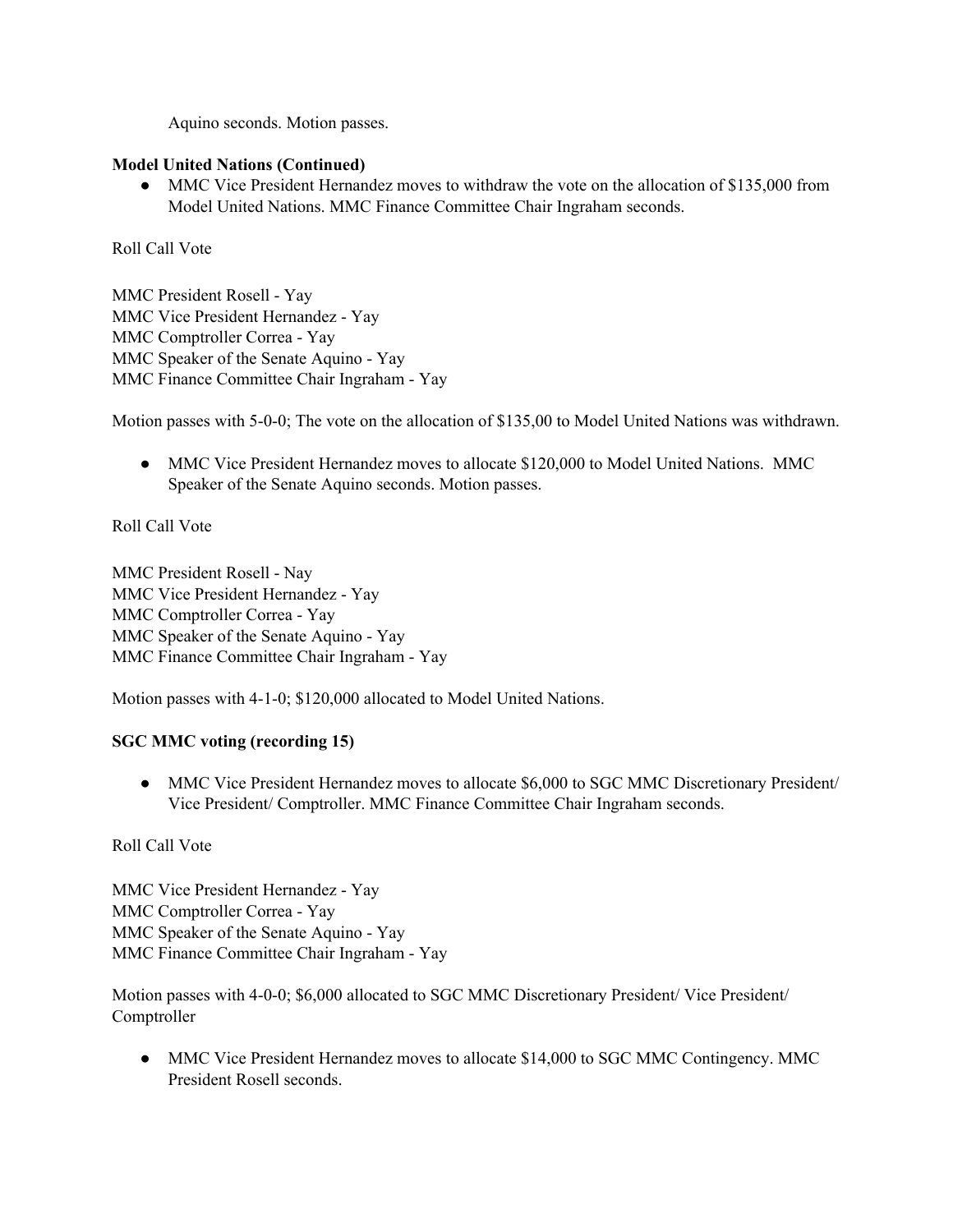MMC President Rosell - Yay MMC Vice President Hernandez - Yay MMC Comptroller Correa - Yay MMC Speaker of the Senate Aquino - Yay MMC Finance Committee Chair Ingraham - Yay

Motion passes with 5-0-0; \$14,000 allocated to SGC MMC Contingency.

● MMC Vice President Hernandez moves to allocate \$105,00 to SGC MMC Emoluments. MMC Finance Committee Chair Ingraham seconds.

Roll Call Vote

MMC President Rosell - Yay MMC Vice President Hernandez - Yay MMC Comptroller Correa - Yay MMC Speaker of the Senate Aquino - Yay MMC Finance Committee Chair Ingraham - Yay

Motion passes with 5-0-0; \$105,00 allocated to SGC MMC Emoluments

● MMC Vice President Hernandez moves to allocate \$4,000 to SGC MMC Executive Branch. MMC Speaker of the Senate Aquino seconds.

Roll Call Vote

MMC President Rosell - Yay MMC Vice President Hernandez - Yay MMC Comptroller Correa - Yay MMC Speaker of the Senate Aquino - Yay MMC Finance Committee Chair Ingraham - Yay

Motion passes with 5-0-0; \$4,000 allocated to SGC MMC Executive Branch.

• MMC Vice President Hernandez moves to allocate \$17,000 to SGC MMC Finance Committee. MMC President Rosell seconds.

Roll Call Vote

MMC President Rosell - Yay MMC Vice President Hernandez - Yay MMC Comptroller Correa - Yay MMC Speaker of the Senate Aquino - Yay MMC Finance Committee Chair Ingraham - Yay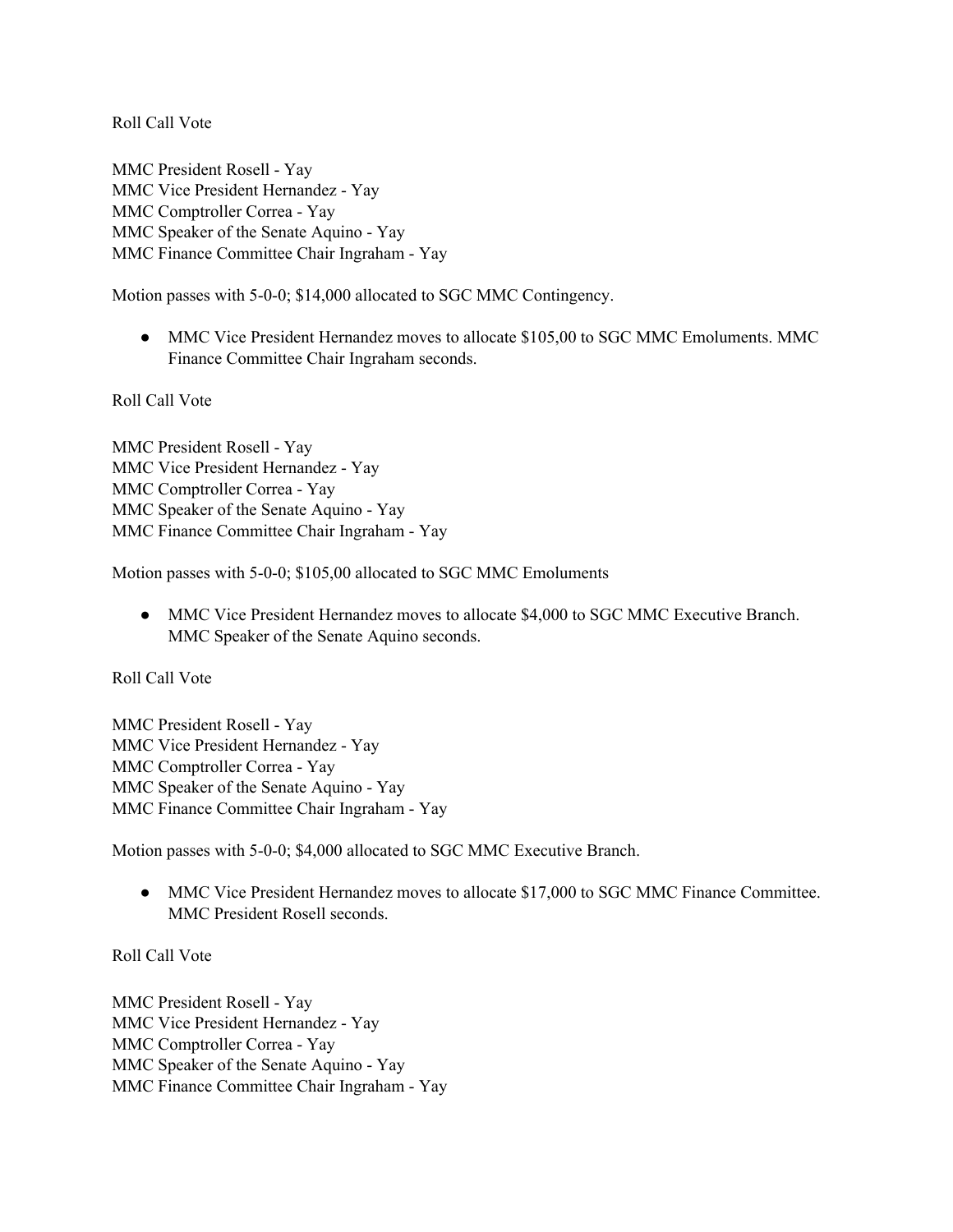Motion passes with 5-0-0; \$17,000 allocated to SGC MMC Finance Committee.

• MMC Vice President Hernandez moves to allocate \$7,000 to SGC MMC Convocation Shirts. MMC President Rosell seconds.

Roll Call Vote

MMC President Rosell - Yay MMC Vice President Hernandez - Yay MMC Comptroller Correa - Yay MMC Speaker of the Senate Aquino - Yay MMC Finance Committee Chair Ingraham - Yay

Motion passes with 5-0-0; \$7,000 allocated to SGC MMC Convocation Shirts.

• MMC Vice President Hernandez moves to allocate \$7,500 to SGC MMC Governmental Relations. MMC Speaker of the Senate Aquino seconds.

Roll Call Vote

MMC President Rosell - Yay MMC Vice President Hernandez - Yay MMC Comptroller Correa - Yay MMC Speaker of the Senate Aquino - Yay MMC Finance Committee Chair Ingraham - Yay

Motion passes with 5-0-0; \$7,500 allocated to SGC MMC Governmental Relations.

• MMC Vice President Hernandez moves to allocate \$15,000 to SGC MMC Legislative Branch. MMC Finance Committee Chair Ingraham seconds.

Roll Call Vote

MMC President Rosell - Yay MMC Vice President Hernandez - Yay MMC Comptroller Correa - Yay MMC Speaker of the Senate Aquino - Yay MMC Finance Committee Chair Ingraham - Yay

Motion passes with 5-0-0; \$15,000 allocated to SGC MMC Legislative Branch.

• MMC Vice President Hernandez moves to allocate \$7,000 to SGC MMC Marketing. MMC President Rosell seconds.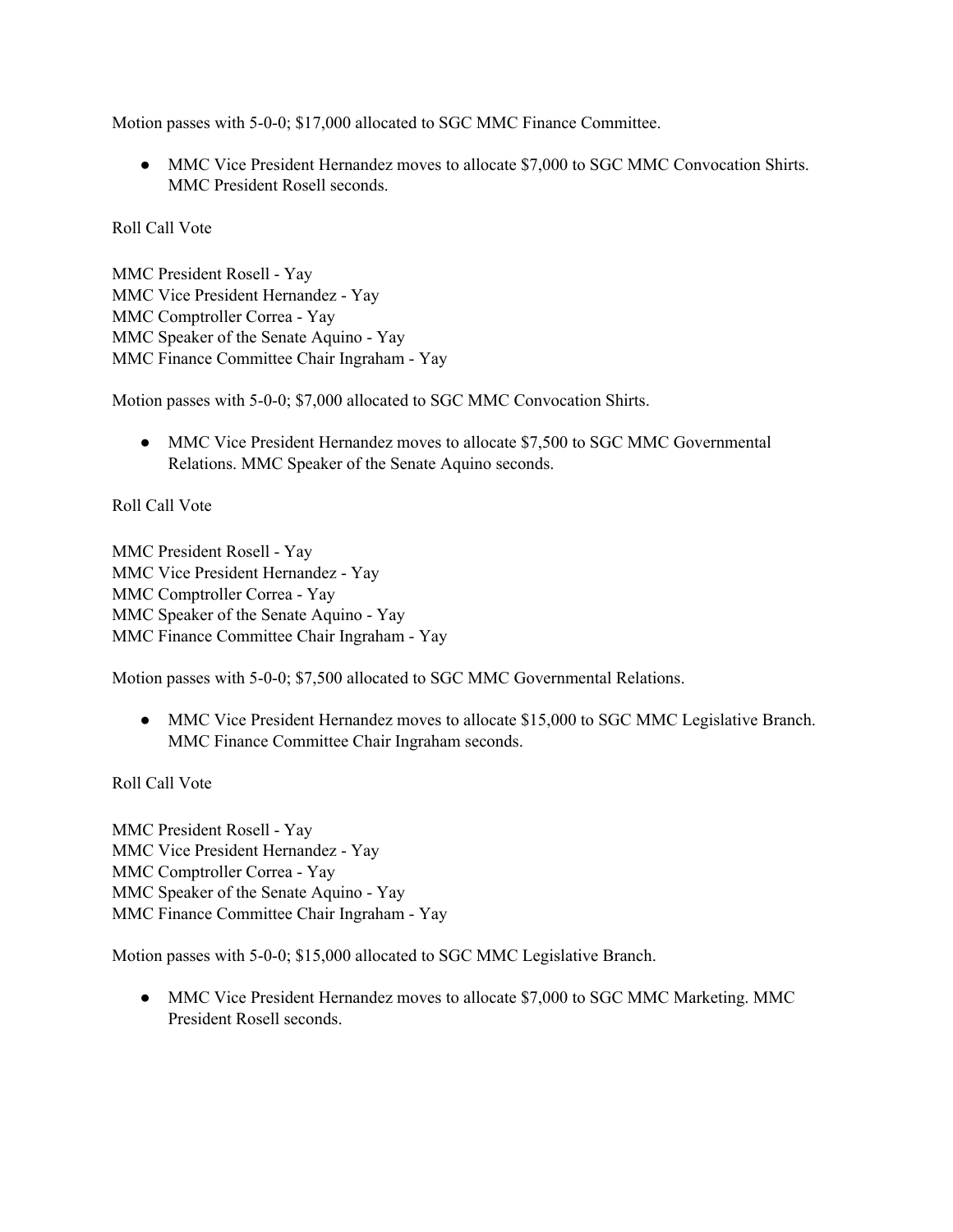MMC President Rosell - Yay MMC Vice President Hernandez - Yay MMC Comptroller Correa - Yay MMC Speaker of the Senate Aquino - Yay MMC Finance Committee Chair Ingraham - Yay

Motion passes with 5-0-0; \$7,000 allocated to SGC MMC Marketing.

• MMC Vice President Hernandez moves to allocate \$2,000 to SGC MMC SGA Banquet/Reception. MMC President Rosell seconds.

Roll Call Vote

MMC President Rosell - Yay MMC Vice President Hernandez - Yay MMC Comptroller Correa - Yay MMC Speaker of the Senate Aquino - Yay MMC Finance Committee Chair Ingraham - Yay

Motion passes with 5-0-0; \$2,000 allocated to SGC MMC SGA Banquet/Reception.

• MMC Vice President Hernandez moves to allocate \$3,000 to SGC MMC University Bookstore Blanket/ Blue Books. MMC President Rosell seconds.

Roll Call Vote

MMC President Rosell - Yay MMC Vice President Hernandez - Yay MMC Comptroller Correa - Yay MMC Speaker of the Senate Aquino - Yay MMC Finance Committee Chair Ingraham - Yay

Motion passes with 5-0-0; \$3,000 allocated to SGC MMC University Bookstore Blanket/ Blue Books.

• MMC Vice President Hernandez moves to allocate \$2,000 to SGC MMC Veterans Affairs. MMC President Rosell seconds.

Roll Call Vote

MMC President Rosell - Yay MMC Vice President Hernandez - Yay MMC Comptroller Correa - Yay MMC Speaker of the Senate Aquino - Yay MMC Finance Committee Chair Ingraham - Yay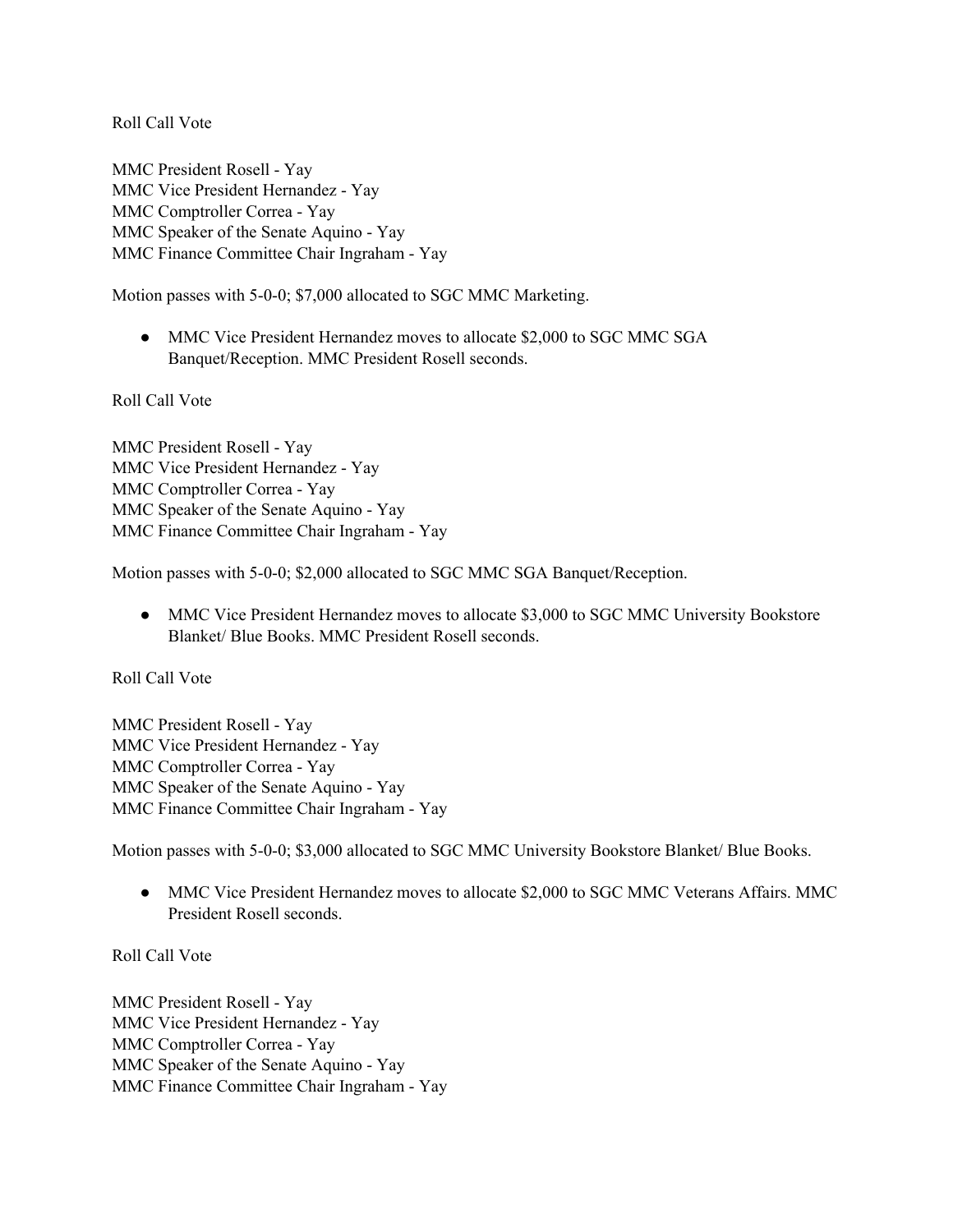Motion passes with 5-0-0; \$2,000 allocated to SGC MMC Veterans Affairs.

• MMC Vice President Hernandez moves to allocate \$2,000 to SGC MMC Environmental Affairs. MMC President Rosell seconds.

Roll Call Vote

MMC President Rosell - Yay MMC Vice President Hernandez - Yay MMC Comptroller Correa - Yay MMC Speaker of the Senate Aquino - Yay MMC Finance Committee Chair Ingraham - Yay

Motion passes with 5-0-0; \$2,000 allocated to SGC MMC Environmental Affairs.

• MMC Vice President Hernandez moves to allocate \$315,000 to SGC MMC Graduate and Professional Student Committee. MMC President Rosell seconds.

Roll Call Vote

MMC President Rosell - Yay MMC Vice President Hernandez - Yay MMC Comptroller Correa - Yay MMC Speaker of the Senate Aquino - Yay MMC Finance Committee Chair Ingraham - Yay

Motion passes with 5-0-0; \$315,000 allocated to SGC MMC Graduate and Professional Student **Committee** 

● MMC Vice President Hernandez moves to allocate \$7,000 to SGC MMC Panther Rage. MMC President Rosell seconds.

Roll Call Vote

MMC President Rosell - Yay MMC Vice President Hernandez - Yay MMC Comptroller Correa - Yay MMC Speaker of the Senate Aquino - Yay MMC Finance Committee Chair Ingraham - Yay

Motion passes with 5-0-0; \$7,000 allocated to SGC MMC Panther Rage.

• MMC Vice President Hernandez moves to allocate \$8,500 to SCG MMC Special Projects. MMC President Rosell seconds.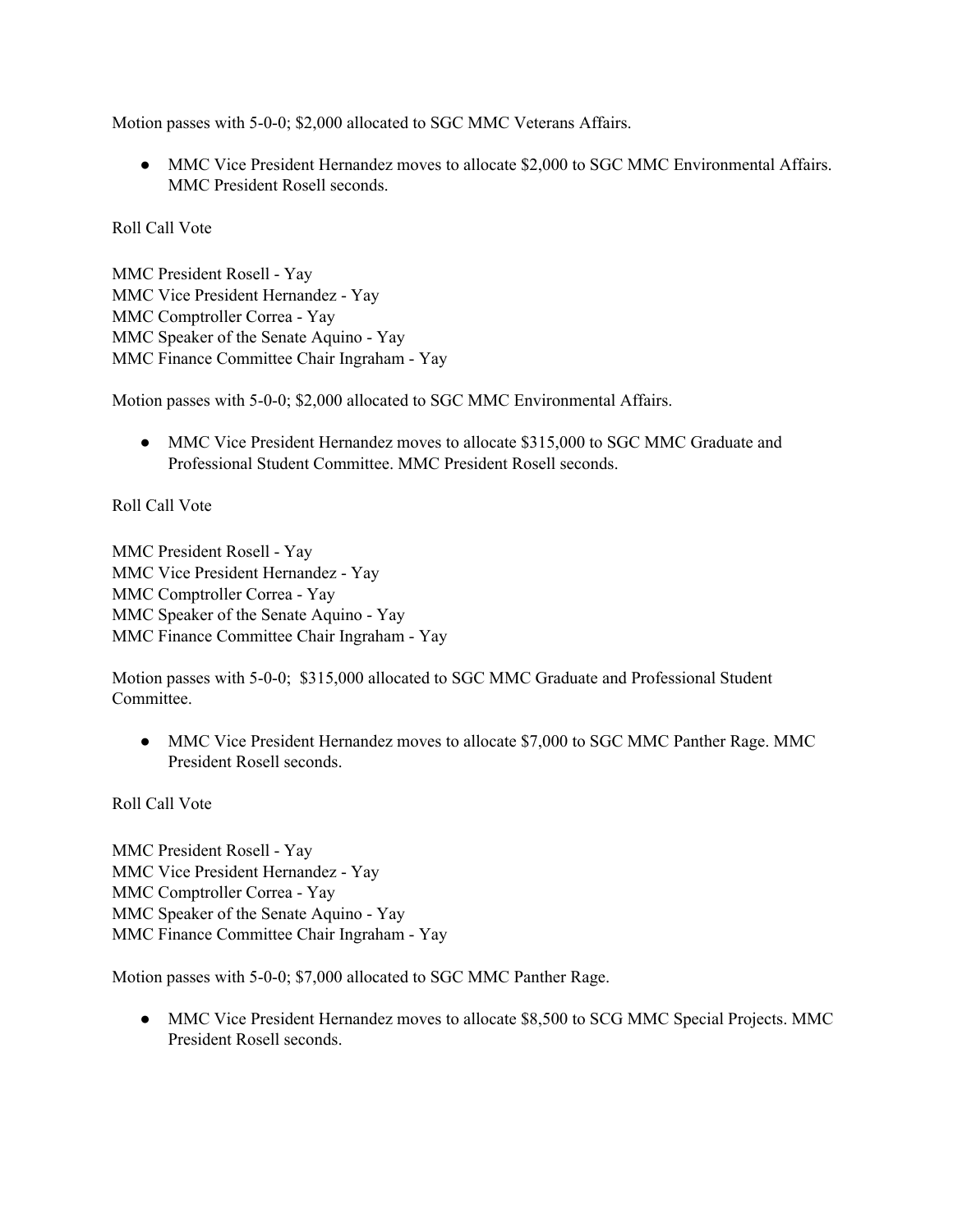MMC President Rosell - Yay MMC Vice President Hernandez - Yay MMC Comptroller Correa - Yay MMC Speaker of the Senate Aquino - Yay MMC Finance Committee Chair Ingraham - Yay

Motion passes with 5-0-0; \$8,500 allocated to SCG MMC Special Projects.

• MMC Vice President Hernandez moves to allocate \$6,000 to SGC MMC Engineering Liaison. MMC President Rosell seconds.

Roll Call Vote

MMC President Rosell - Yay MMC Vice President Hernandez - Yay MMC Comptroller Correa - Yay MMC Speaker of the Senate Aquino - Yay MMC Finance Committee Chair Ingraham - Yay

Motion passes with 5-0-0; \$6,000 allocated to SGC MMC Engineering Liaison .

• MMC Vice President Hernandez moves to allocate \$4,500 to SGC MMC University Scholarship. MMC Speaker of the Senate Aquino seconds.

Roll Call Vote

MMC President Rosell - Yay MMC Vice President Hernandez - Yay MMC Comptroller Correa - Yay MMC Speaker of the Senate Aquino - Yay MMC Finance Committee Chair Ingraham - Nay

Motion passes with 4-1-0; \$4,500 allocated to SGC MMC University Scholarship.

• MMC Vice President Hernandez moves to allocate \$4,000 to SGC MMC Affinity Programs. MMC President Rosell seconds.

Roll Call Vote

MMC President Rosell - Yay MMC Vice President Hernandez - Yay MMC Comptroller Correa - Yay MMC Speaker of the Senate Aquino - Yay MMC Finance Committee Chair Ingraham - Yay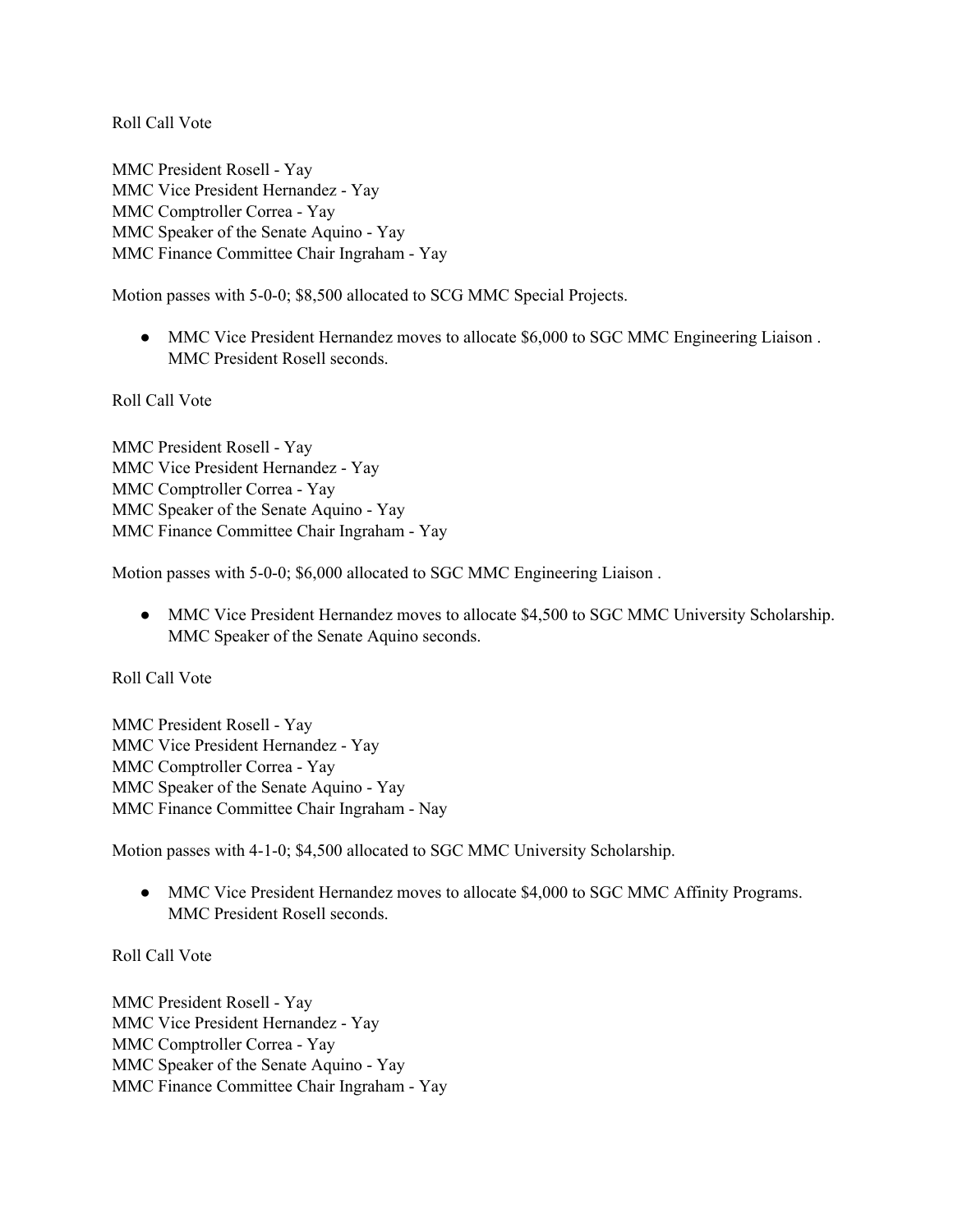Motion passes with 5-0-0; \$4,000 to SGC MMC Affinity Programs.

• MMC Vice President Hernandez moves to allocate \$1,000 to SGC MMC Medallions/Stoles. MMC Speaker of the Senate Aquino seconds.

Roll Call Vote

MMC President Rosell - Yay MMC Vice President Hernandez - Yay MMC Comptroller Correa - Yay MMC Speaker of the Senate Aquino - Yay MMC Finance Committee Chair Ingraham - Yay

Motion passes with 5-0-0; \$1,000 allocated to SGC MMC Medallions/Stoles.

• MMC Vice President Hernandez moves to allocate \$2,000 to SGC MMC Elections Committee. MMC President Rosell seconds.

Roll Call Vote

MMC President Rosell - Yay MMC Vice President Hernandez - Yay MMC Comptroller Correa - Yay MMC Speaker of the Senate Aquino - Yay MMC Finance Committee Chair Ingraham - Yay

Motion passes with 5-0-0; \$2,000 allocated to SGC MMC Elections Committee.

● MMC Vice President Hernandez moves to allocate \$500 to SGC MMC Judicial Branch. MMC President Rosell seconds.

Roll Call Vote

MMC President Rosell - Yay MMC Vice President Hernandez - Yay MMC Comptroller Correa - Yay MMC Speaker of the Senate Aquino - Yay MMC Finance Committee Chair Ingraham - Yay

Motion passes with 5-0-0; \$500 allocated to SGC MMC Judicial Branch.

• MMC Vice President Hernandez moves to allocate \$2,000 to SGC MMC Executive Board. MMC President Rosell seconds.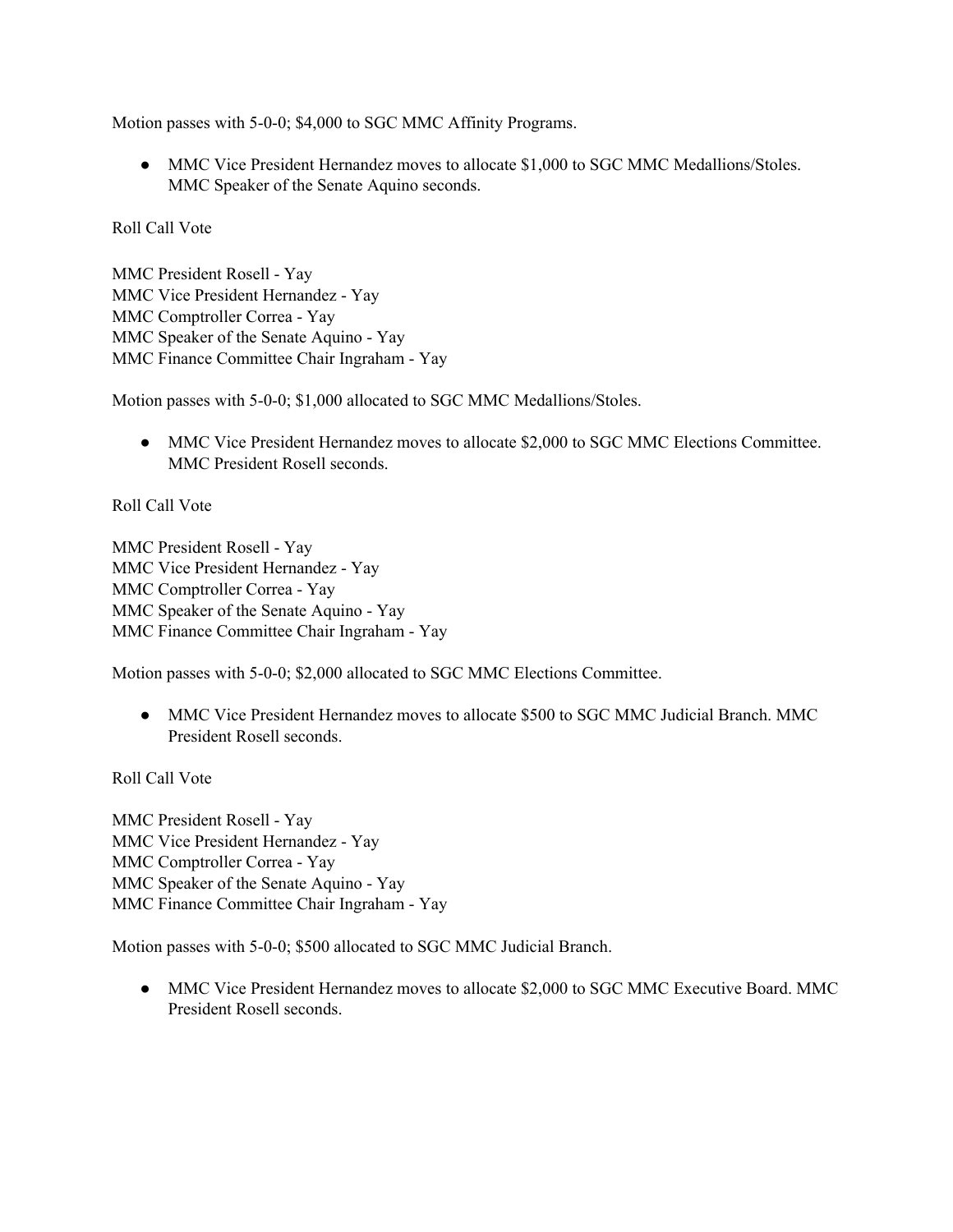MMC President Rosell - Yay MMC Vice President Hernandez - Yay MMC Comptroller Correa - Yay MMC Speaker of the Senate Aquino - Yay MMC Finance Committee Chair Ingraham - Yay

Motion passes with 5-0-0; \$2,000 allocated to SGC MMC Executive Board.

• MMC Vice President Hernandez moves to allocate \$0 to SGC MMC Intern Program. MMC President Rosell seconds.

Roll Call Vote MMC President Rosell - Yay MMC Vice President Hernandez - Yay MMC Comptroller Correa - Yay MMC Speaker of the Senate Aquino - Yay MMC Finance Committee Chair Ingraham - Yay

Motion passes with 5-0-0; \$0 allocated to SGC MMC Intern Program.

• MMC Vice President Hernandez moves to allocate \$3,000 to SGC MMC Student Engagement. MMC Speaker of the Senate Aquino seconds.

Roll Call Vote MMC President Rosell - Yay MMC Vice President Hernandez - Yay MMC Comptroller Correa - Yay MMC Speaker of the Senate Aquino - Yay MMC Finance Committee Chair Ingraham - Yay

Motion passes with 5-0-0; \$3,000 allocated to SGC MMC Student Engagement.

• MMC Vice President Hernandez moves to allocate \$0 to SGC MMC Engineering Campus Council. MMC Speaker of the Senate Aquino seconds.

Roll Call Vote MMC Vice President Hernandez - Yay MMC Comptroller Correa - Yay MMC Speaker of the Senate Aquino - Yay MMC Finance Committee Chair Ingraham - Yay

Motion passes with 4-0-0; \$0 to SGC MMC Engineering Campus Council.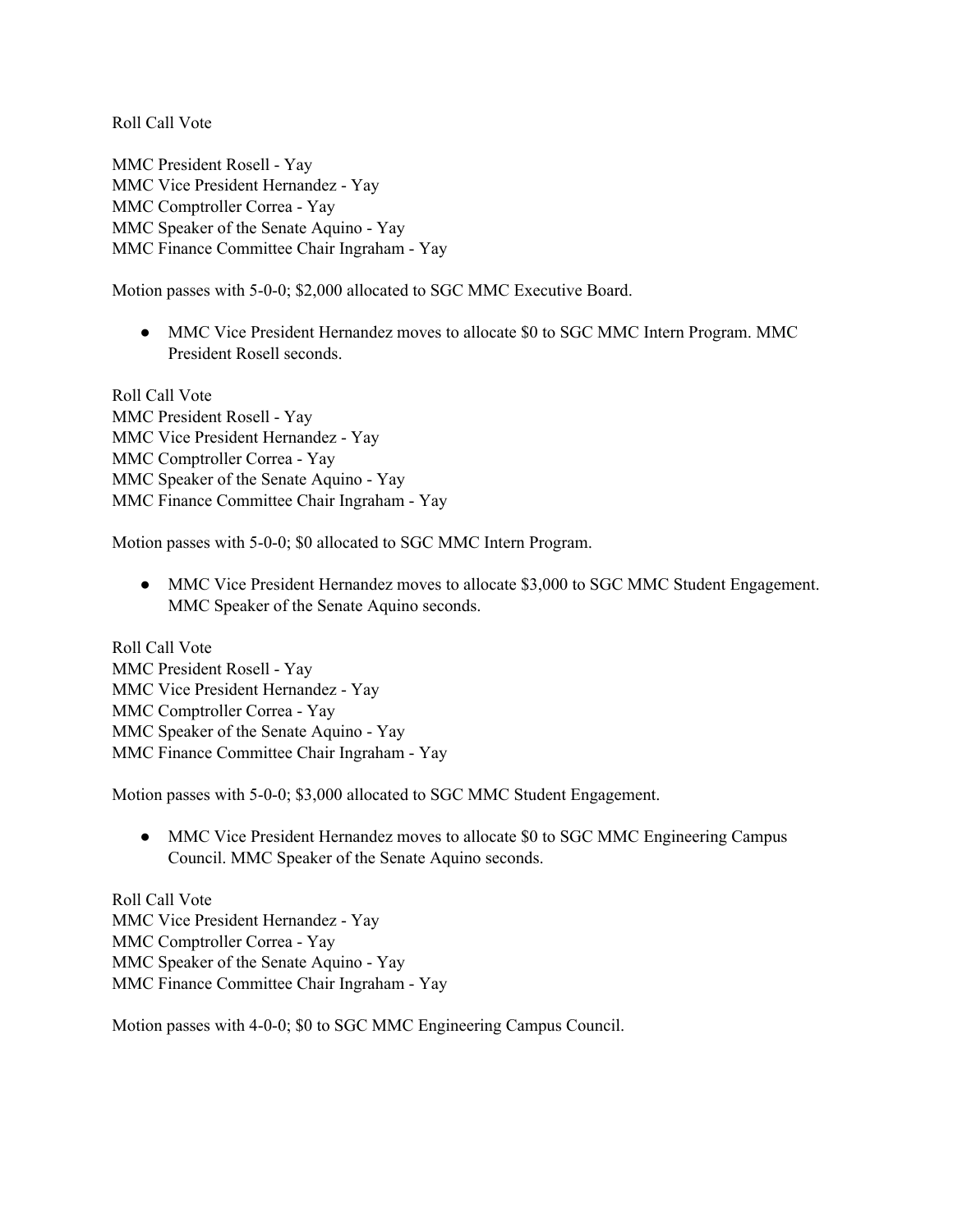• MMC Vice President Hernandez moves to allocate \$51,307 to SGC MMC Cram Jam/Recharge for Finals. MMC Speaker of the Senate Aquino seconds

Roll Call Vote

MMC Vice President Hernandez - Yay MMC Comptroller Correa - Yay MMC Speaker of the Senate Aquino - Yay MMC Finance Committee Chair Ingraham - Yay

Motion passes with 4-0-0; \$51,307 allocated to SGC MMC Cram Jam/Recharge for Finals.

- MMC Comptroller Correa relinquishes the chair to MMC Speaker of the Senate Aquino.
- MMC Vice President Hernandez moves to withdraw the vote on the allocation of \$559,395 to Student Programming Council. MMC President Rosell seconds.

#### Roll Call Vote

MMC President Rosell - Yay MMC Vice President Hernandez - Yay MMC Speaker of the Senate Aquino - Yay MMC Finance Committee Chair Ingraham - Yay

Motion passes with 4-0-0; The vote on the allocation of \$559,395 to Student Programming Council was withdrawn.

• MMC Vice President Hernandez move to allocate \$544,120 to Student Programming Council. MMC President Rosell seconds.

Roll Call Vote

MMC President Rosell - Yay MMC Vice President Hernandez - Yay MMC Speaker of the Senate Aquino - Yay MMC Finance Committee Chair Ingraham - Yay

Motion passes with 4-0-0; \$544,120 allocated to Student Programming Council.

● MMC Vice President Hernandez moves to withdraw the vote on the allocation of \$150,000 to Fraternity and Sorority Life. MMC Finance Committee Chair Ingraham seconds.

Roll Call Vote

MMC President Rosell - Yay MMC Vice President Hernandez - Yay MMC Speaker of the Senate Aquino - Yay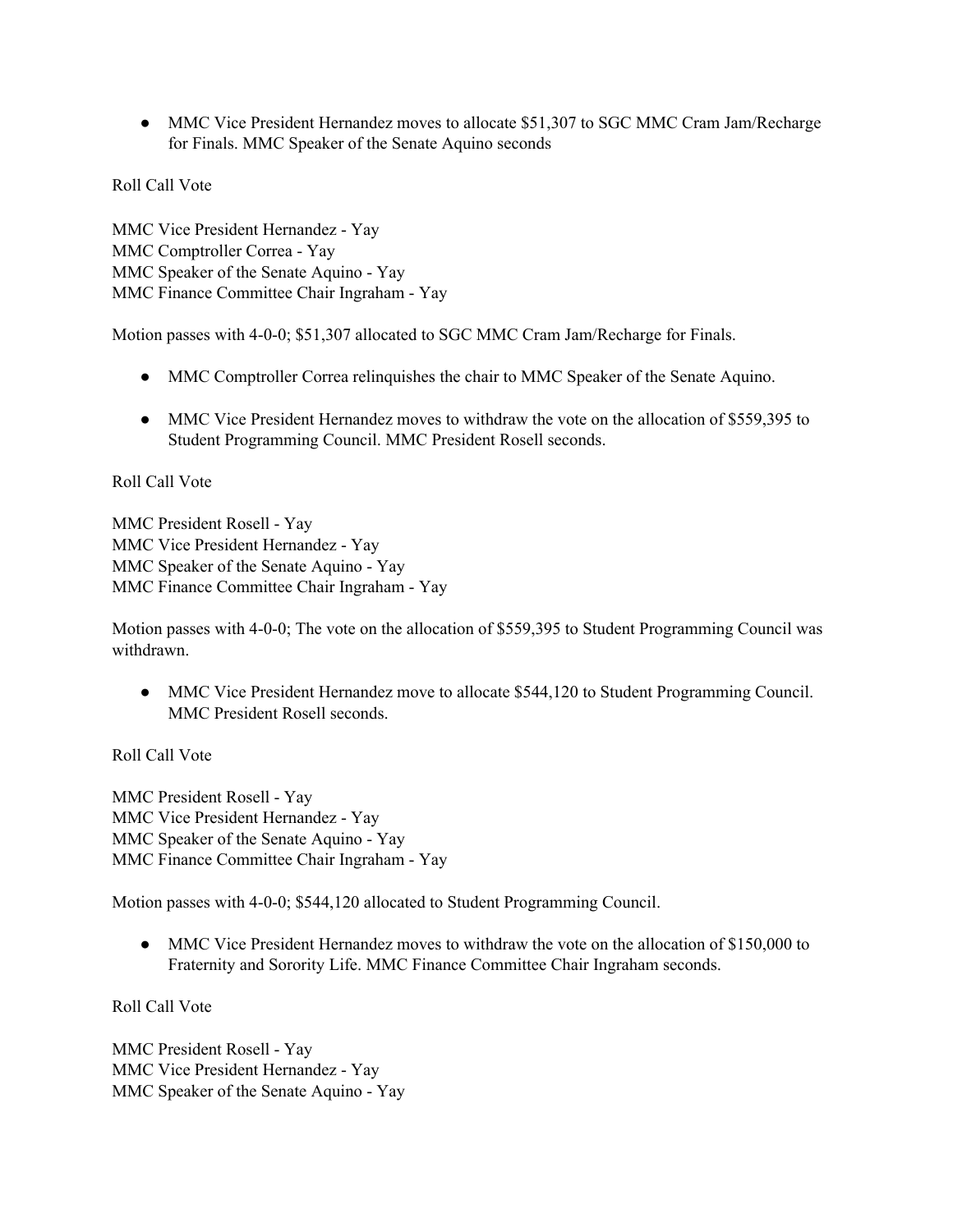MMC Finance Committee Chair Ingraham - Yay

Motion passes with 4-0-0; The vote on the allocation of \$150,000 to Fraternity and Sorority Life was withdrawn.

• MMC Vice President Hernandez moves to allocate \$110,000 to Fraternity and Sorority Life. MMC Finance Committee Chair Ingraham seconds.

## Roll Call Vote

MMC President Rosell - Yay MMC Vice President Hernandez - Yay MMC Speaker of the Senate Aquino - Yay MMC Finance Committee Chair Ingraham - Yay

Motion passes with 4-0-0; \$110,000 allocated to Fraternity and Sorority Life.

- MMC President Rosell moves to go into a 5 minute discussion period. MMC Speaker of the Senate Aquino seconds. Motion passes.
- MMC Finance Committee Chair Ingraham moves to close discussion period. MMC President Rosell seconds. Motion passes.
- MMC Vice President Hernandez moves to withdraw the vote on the allocation of \$120,000 to Model United Nations. MMC President Rosell seconds.

Roll Call Vote

MMC President Rosell - Yay MMC Vice President Hernandez - Yay MMC Speaker of the Senate Aquino - Yay MMC Finance Committee Chair Ingraham - Yay

Motion passes with 4-0-0; The vote on the allocation of \$120,000 to Model United Nations was withdrawn.

• MMC Vice President Hernandez moves to allocate \$126,000 to Model United Nations. MMC President Rosell seconds.

Roll Call Vote

MMC President Rosell - Yay MMC Vice President Hernandez - Yay MMC Speaker of the Senate Aquino - Yay MMC Finance Committee Chair Ingraham - Yay

Motion passes with 4-0-0; \$126,000 allocated to Model United Nations.

• MMC Vice President Hernandez moves to withdraw the vote on the allocation of \$60,000 to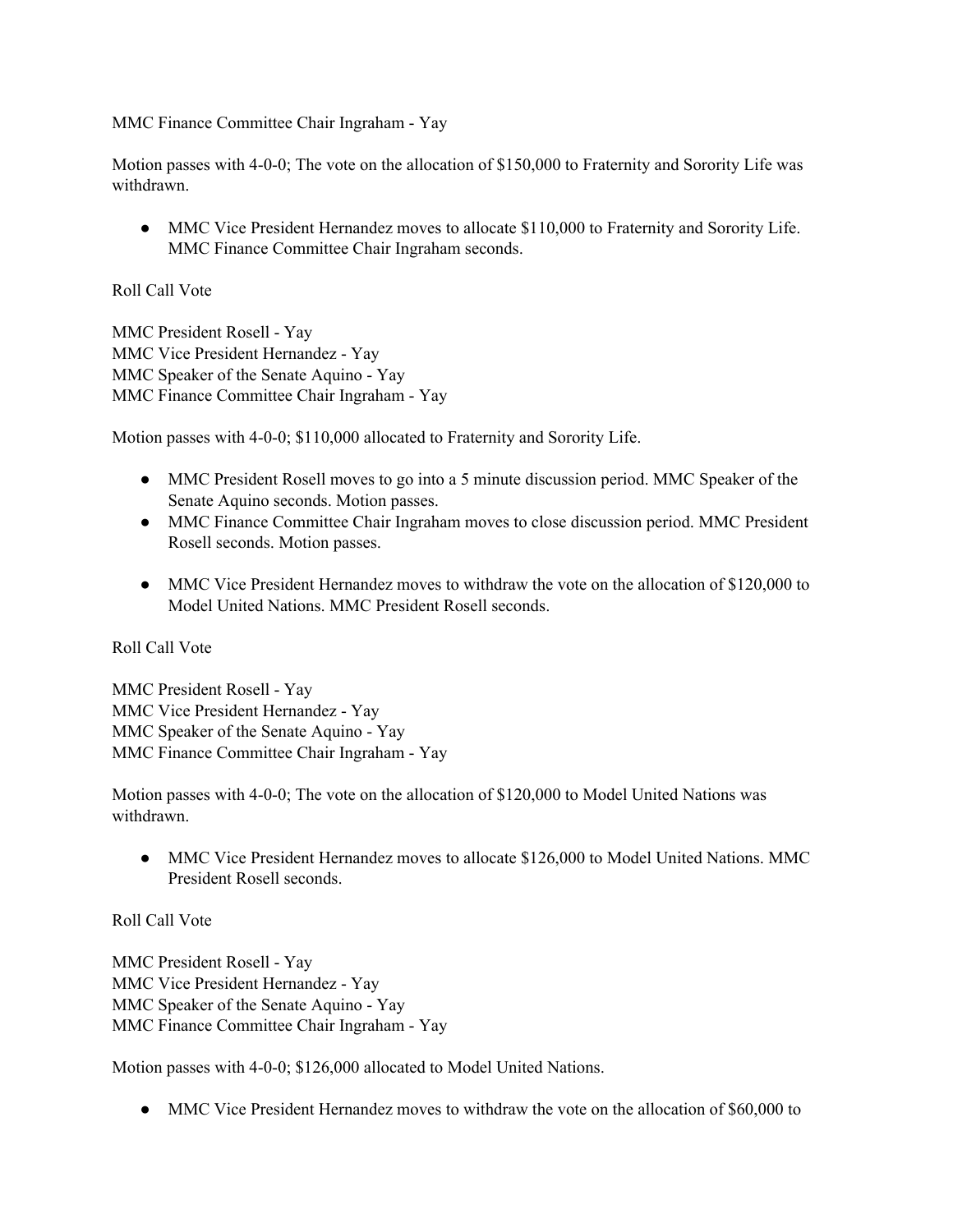Residence Hall Association. MMC President Rosell seconds.

Roll Call Vote

MMC President Rosell - Yay MMC Vice President Hernandez - Yay MMC Speaker of the Senate Aquino - Yay MMC Finance Committee Chair Ingraham - Yay

Motion passes with 4-0-0; The vote on the allocation of \$60,000 to Residence Hall Association was withdrawn.

● MMC Finance Committee Chair Ingraham moves to allocate \$67,114 to Residence Hall Association. MMC Vice President Hernandez seconds.

Roll Call Vote

MMC President Rosell - Yay MMC Vice President Hernandez - Yay MMC Speaker of the Senate Aquino - Yay MMC Finance Committee Chair Ingraham - Yay

Motion passes with 4-0-0; \$67,114 allocated to Residence Hall Association.

- MMC Vice President Hernandez moves to proviso that the allocation of \$415,000 for Council for Student Organizations includes \$10,000 for online streaming of Council for Student Organizations events and functions. MMC Finance Committee Chair Ingraham seconds. Motion passes.
- MMC Finance Committee Chair Ingraham moves to add proviso to Residence Hall Association that stipulates: No individual Residents Hall shall receive more than \$2,000 for Hall Council. MMC Vice President Hernandez seconds. Motion passes.
- MMC Vice President Hernandez moves to approve the SGC MMC Campus Specific Budget. MMC President Rosell seconds.

#### Roll Call Vote

MMC President Rosell - Yay MMC Vice President Hernandez - Yay MMC Speaker of the Senate Aquino - Yay MMC Finance Committee Chair Ingraham - Yay

Motion passes with 4-0-0; SGC MMC Campus Specific Budget approved

• MMC Vice President Hernandez move to allocate \$10,000 from our SGC MMC Contingency for our Black Student Union 10 year anniversary. MMC President Rosell seconds.